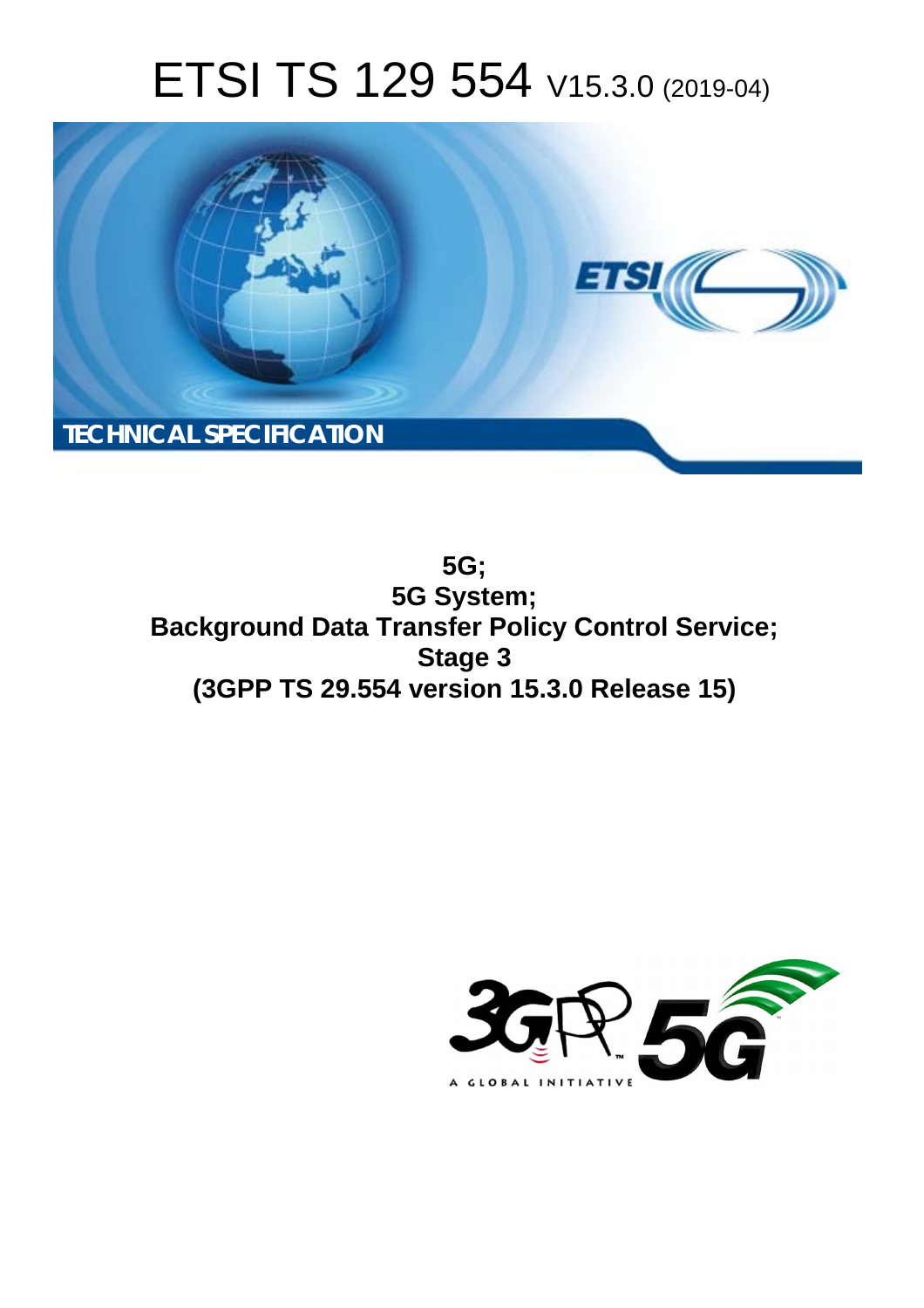Reference RTS/TSGC-0329554vf30

Keywords

5G

#### *ETSI*

#### 650 Route des Lucioles F-06921 Sophia Antipolis Cedex - FRANCE

Tel.: +33 4 92 94 42 00 Fax: +33 4 93 65 47 16

Siret N° 348 623 562 00017 - NAF 742 C Association à but non lucratif enregistrée à la Sous-Préfecture de Grasse (06) N° 7803/88

#### *Important notice*

The present document can be downloaded from: <http://www.etsi.org/standards-search>

The present document may be made available in electronic versions and/or in print. The content of any electronic and/or print versions of the present document shall not be modified without the prior written authorization of ETSI. In case of any existing or perceived difference in contents between such versions and/or in print, the prevailing version of an ETSI deliverable is the one made publicly available in PDF format at [www.etsi.org/deliver](http://www.etsi.org/deliver).

Users of the present document should be aware that the document may be subject to revision or change of status. Information on the current status of this and other ETSI documents is available at <https://portal.etsi.org/TB/ETSIDeliverableStatus.aspx>

If you find errors in the present document, please send your comment to one of the following services: <https://portal.etsi.org/People/CommiteeSupportStaff.aspx>

#### *Copyright Notification*

No part may be reproduced or utilized in any form or by any means, electronic or mechanical, including photocopying and microfilm except as authorized by written permission of ETSI. The content of the PDF version shall not be modified without the written authorization of ETSI. The copyright and the foregoing restriction extend to reproduction in all media.

> © ETSI 2019. All rights reserved.

**DECT**TM, **PLUGTESTS**TM, **UMTS**TM and the ETSI logo are trademarks of ETSI registered for the benefit of its Members. **3GPP**TM and **LTE**TM are trademarks of ETSI registered for the benefit of its Members and of the 3GPP Organizational Partners. **oneM2M™** logo is a trademark of ETSI registered for the benefit of its Members and of the oneM2M Partners. **GSM**® and the GSM logo are trademarks registered and owned by the GSM Association.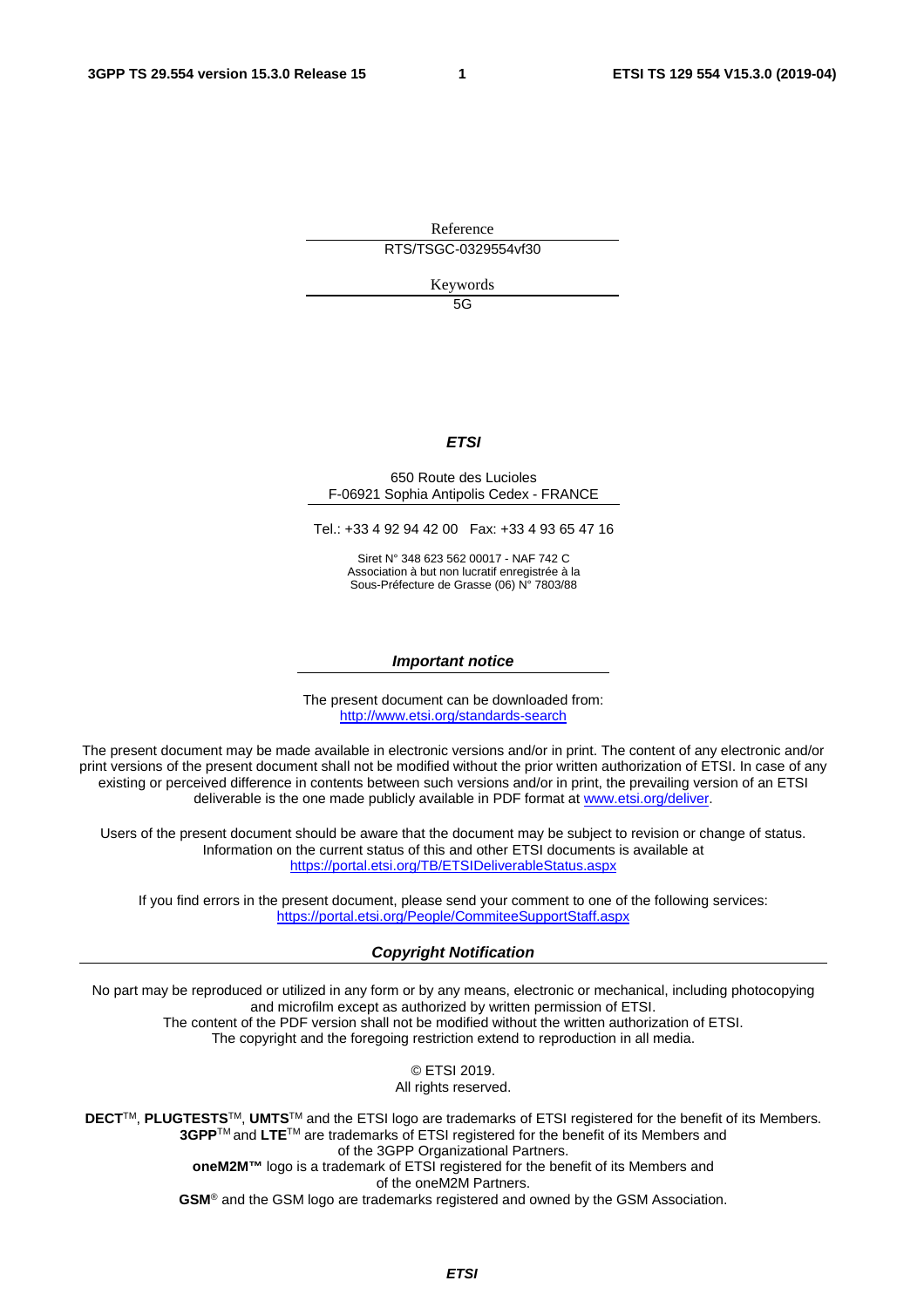# Intellectual Property Rights

#### Essential patents

IPRs essential or potentially essential to normative deliverables may have been declared to ETSI. The information pertaining to these essential IPRs, if any, is publicly available for **ETSI members and non-members**, and can be found in ETSI SR 000 314: *"Intellectual Property Rights (IPRs); Essential, or potentially Essential, IPRs notified to ETSI in respect of ETSI standards"*, which is available from the ETSI Secretariat. Latest updates are available on the ETSI Web server ([https://ipr.etsi.org/\)](https://ipr.etsi.org/).

Pursuant to the ETSI IPR Policy, no investigation, including IPR searches, has been carried out by ETSI. No guarantee can be given as to the existence of other IPRs not referenced in ETSI SR 000 314 (or the updates on the ETSI Web server) which are, or may be, or may become, essential to the present document.

#### **Trademarks**

The present document may include trademarks and/or tradenames which are asserted and/or registered by their owners. ETSI claims no ownership of these except for any which are indicated as being the property of ETSI, and conveys no right to use or reproduce any trademark and/or tradename. Mention of those trademarks in the present document does not constitute an endorsement by ETSI of products, services or organizations associated with those trademarks.

# Foreword

This Technical Specification (TS) has been produced by ETSI 3rd Generation Partnership Project (3GPP).

The present document may refer to technical specifications or reports using their 3GPP identities, UMTS identities or GSM identities. These should be interpreted as being references to the corresponding ETSI deliverables.

The cross reference between GSM, UMTS, 3GPP and ETSI identities can be found under [http://webapp.etsi.org/key/queryform.asp.](http://webapp.etsi.org/key/queryform.asp)

# Modal verbs terminology

In the present document "**shall**", "**shall not**", "**should**", "**should not**", "**may**", "**need not**", "**will**", "**will not**", "**can**" and "**cannot**" are to be interpreted as described in clause 3.2 of the [ETSI Drafting Rules](https://portal.etsi.org/Services/editHelp!/Howtostart/ETSIDraftingRules.aspx) (Verbal forms for the expression of provisions).

"**must**" and "**must not**" are **NOT** allowed in ETSI deliverables except when used in direct citation.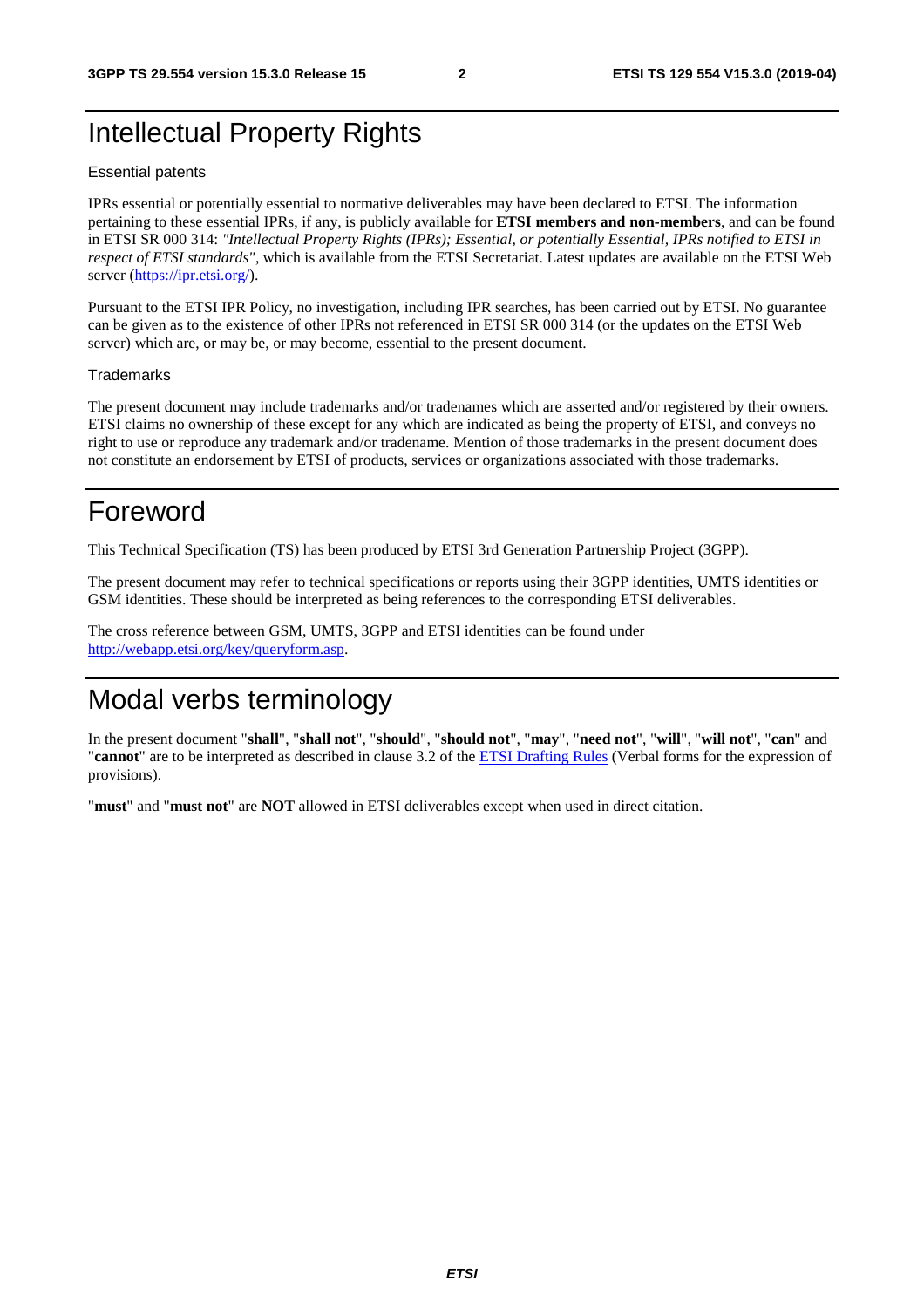$\mathbf{3}$ 

# Contents

| 1                |  |
|------------------|--|
| 2                |  |
| 3                |  |
| 3.1              |  |
| 3.2              |  |
| $\overline{4}$   |  |
| 4.1              |  |
| 4.1.1            |  |
| 4.1.2            |  |
| 4.1.3            |  |
| 4.1.3.1          |  |
| 4.1.3.2          |  |
| 4.2<br>4.2.1     |  |
| 4.2.2            |  |
| 4.2.2.1          |  |
| 4.2.2.2          |  |
| 4.2.3            |  |
| 4.2.3.1          |  |
| 4.2.3.2          |  |
|                  |  |
| 5                |  |
| 5.1              |  |
| 5.2              |  |
| 5.2.1            |  |
| 5.2.2<br>5.2.2.1 |  |
| 5.2.2.2          |  |
| 5.2.3            |  |
| 5.3              |  |
| 5.3.1            |  |
| 5.3.2            |  |
| 5.3.2.1          |  |
| 5.3.2.2          |  |
| 5.3.2.3          |  |
| 5.3.2.3.1        |  |
| 5.3.2.4          |  |
| 5.3.3            |  |
| 5.3.3.1          |  |
| 5.3.3.2          |  |
| 5.3.3.3          |  |
| 5.3.3.3.1        |  |
| 5.3.3.3.2        |  |
| 5.4              |  |
| 5.5              |  |
| 5.6              |  |
| 5.6.1            |  |
| 5.6.2            |  |
| 5.6.2.1          |  |
| 5.6.2.2          |  |
| 5.6.2.3          |  |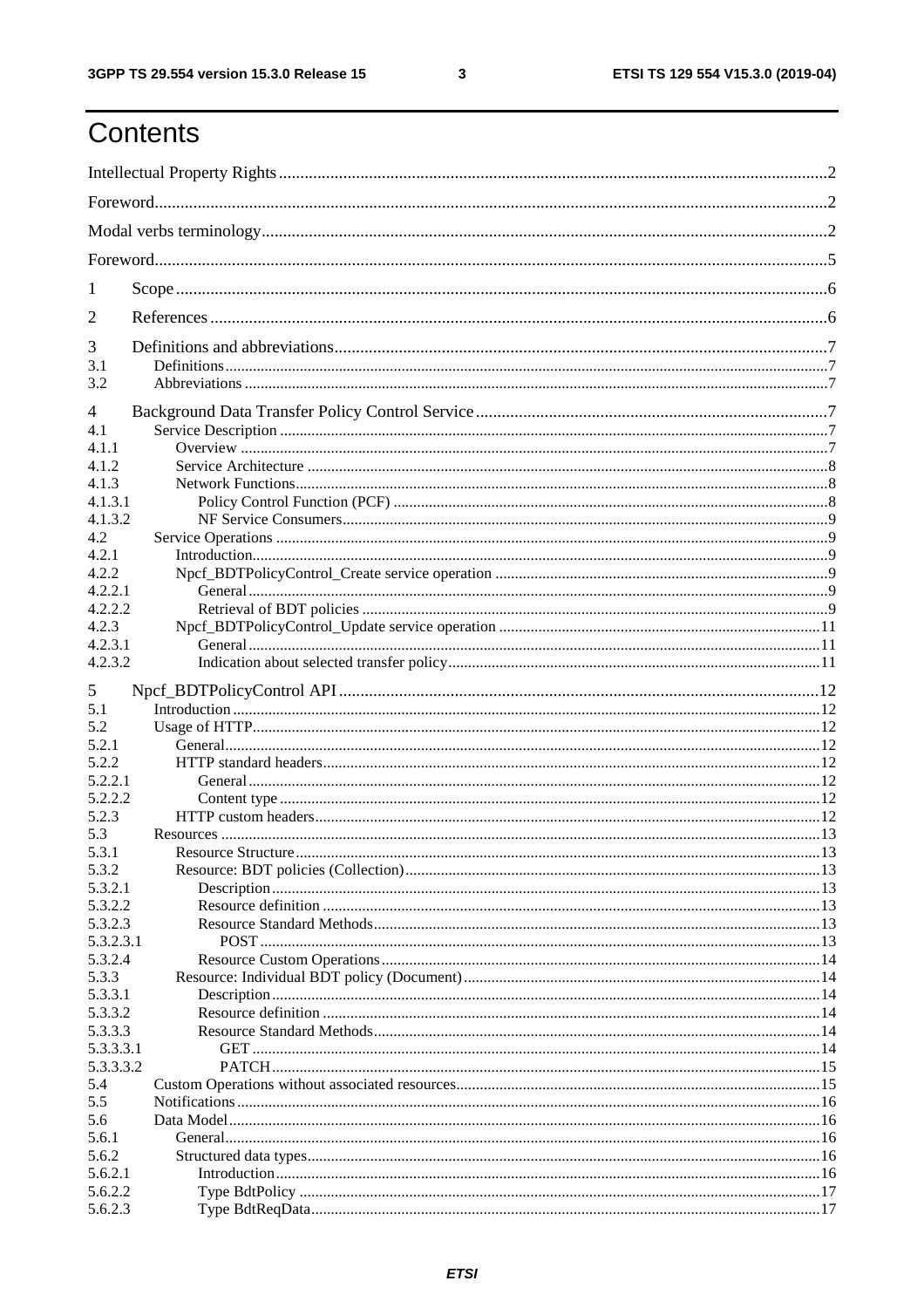$\overline{\mathbf{4}}$ 

|                  | <b>Annex B (informative):</b> |  |
|------------------|-------------------------------|--|
| A.2              |                               |  |
| A.1              |                               |  |
|                  | <b>Annex A (normative):</b>   |  |
| 5.9              |                               |  |
| 5.8              |                               |  |
| 5.7.3            |                               |  |
| 5.7.2            |                               |  |
| 5.7.1            |                               |  |
| 5.7              |                               |  |
| 5.6.3.2          |                               |  |
| 5.6.3.1          |                               |  |
| 5.6.2.9<br>5.6.3 |                               |  |
| 5.6.2.8          |                               |  |
| 5.6.2.7          |                               |  |
| 5.6.2.6          |                               |  |
| 5.6.2.5          |                               |  |
| 5.6.2.4          |                               |  |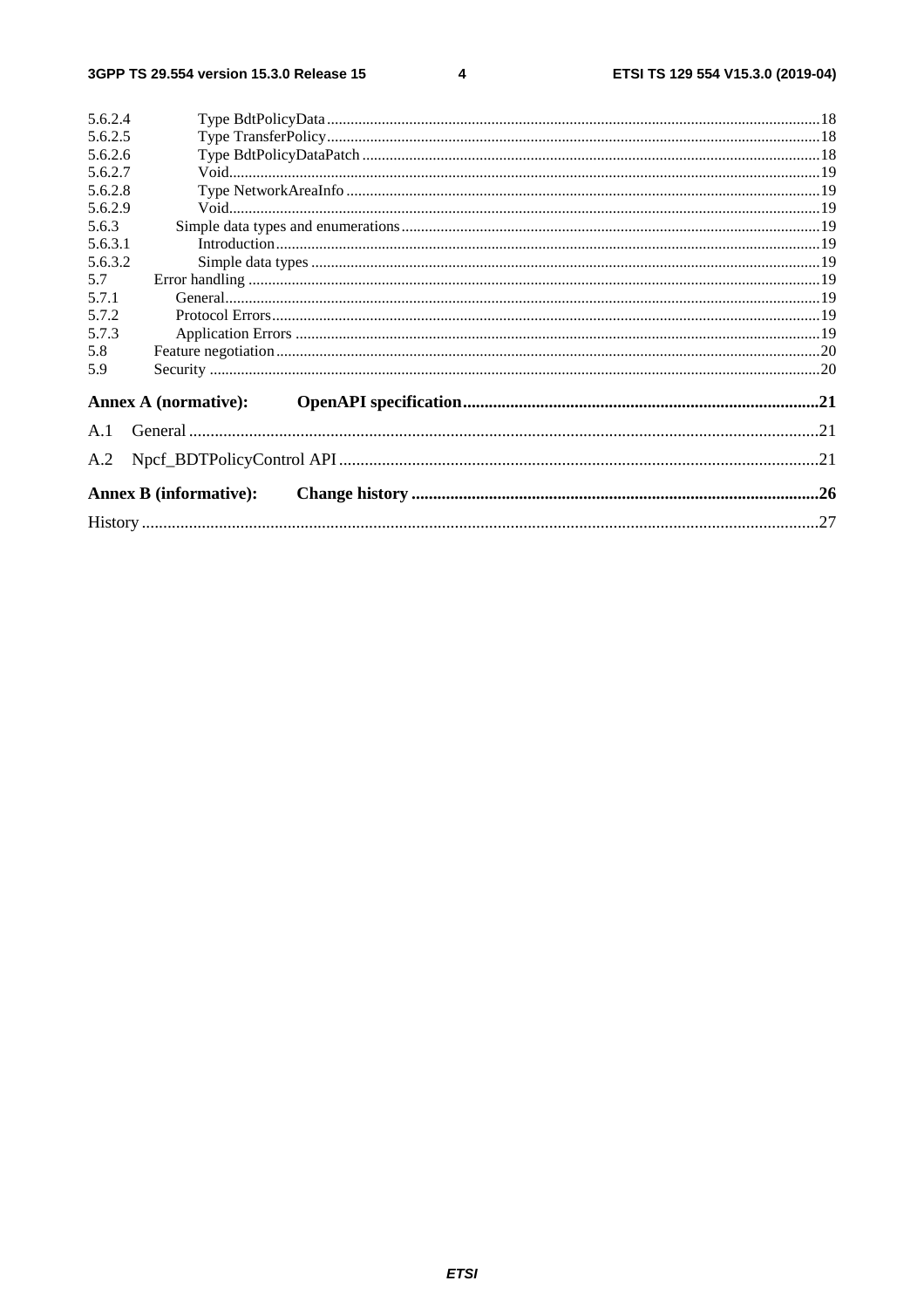# Foreword

This Technical Specification has been produced by the 3rd Generation Partnership Project (3GPP).

The contents of the present document are subject to continuing work within the TSG and may change following formal TSG approval. Should the TSG modify the contents of the present document, it will be re-released by the TSG with an identifying change of release date and an increase in version number as follows:

Version x.y.z

where:

- x the first digit:
	- 1 presented to TSG for information;
	- 2 presented to TSG for approval;
	- 3 or greater indicates TSG approved document under change control.
- y the second digit is incremented for all changes of substance, i.e. technical enhancements, corrections, updates, etc.
- z the third digit is incremented when editorial only changes have been incorporated in the document.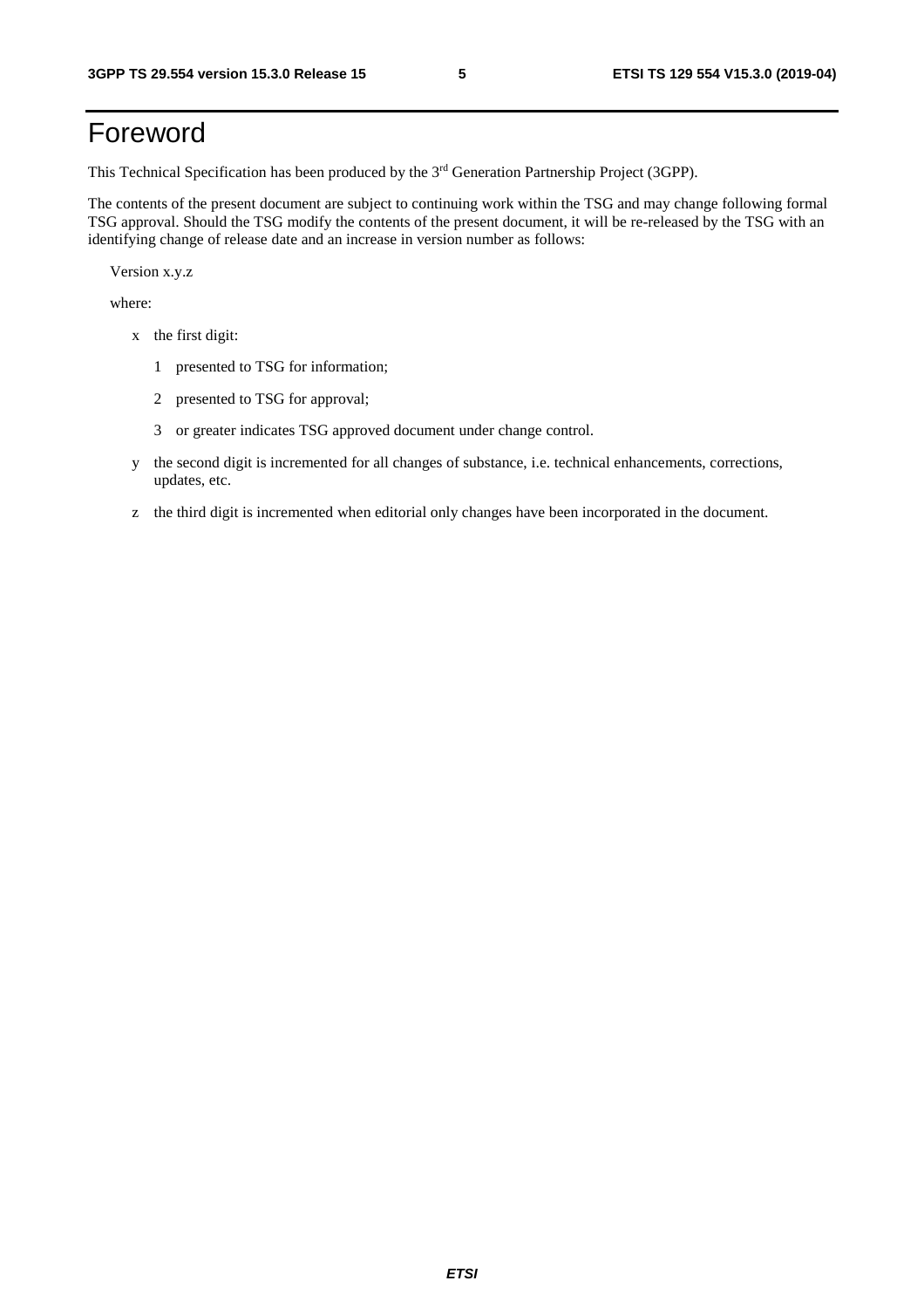# 1 Scope

The present specification provides the stage 3 definition of the Background Data Transfer (BDT) Policy Control Service (Npcf\_BDTPolicyControl) of the 5G System.

The 5G System Architecture is defined in 3GPP TS 23.501 [2]. The stage 2 definition and related procedures for BDT Policy Control Service are specified in 3GPP TS 23.502 [3] and 3GPP TS 23.503 [4].

The 5G System stage 3 call flows are provided in 3GPP TS 29.513 [5].

The Technical Realization of the Service Based Architecture and the Principles and Guidelines for Services Definition are specified in 3GPP TS 29.500 [6] and 3GPP TS 29.501 [7].

The Policy Control Function (PCF) provides the BDT Policy Control Service. This service provides background data transfer policy negotiation function.

# 2 References

The following documents contain provisions which, through reference in this text, constitute provisions of the present document.

- References are either specific (identified by date of publication, edition number, version number, etc.) or non-specific.
- For a specific reference, subsequent revisions do not apply.
- For a non-specific reference, the latest version applies. In the case of a reference to a 3GPP document (including a GSM document), a non-specific reference implicitly refers to the latest version of that document *in the same Release as the present document*.
- [1] 3GPP TR 21.905: "Vocabulary for 3GPP Specifications".
- [2] 3GPP TS 23.501: "System Architecture for the 5G System; Stage 2".
- [3] 3GPP TS 23.502: "Procedures for the 5G System; Stage 2".
- [4] 3GPP TS 23.503: "Policy and Charging Control Framework for the 5G System; Stage 2".
- [5] 3GPP TS 29.513: "5G System; Policy and Charging Control signalling flows and QoS parameter mapping; Stage 3".
- [6] 3GPP TS 29.500: "5G System; Technical Realization of Service Based Architecture; Stage 3".
- [7] 3GPP TS 29.501: "5G System; Principles and Guidelines for Services Definition; Stage 3".
- [8] IETF RFC 7540: "Hypertext Transfer Protocol Version 2 (HTTP/2)".
- [9] IETF RFC 8259: "The JavaScript Object Notation (JSON) Data Interchange Format".
- [10] OpenAPI: "OpenAPI 3.0.0 Specification", [https://github.com/OAI/OpenAPI](https://github.com/OAI/OpenAPI-Specification/blob/master/versions/3.0.0.md)-[Specification/blob/master/versions/3.0.0.md](https://github.com/OAI/OpenAPI-Specification/blob/master/versions/3.0.0.md).
- [11] 3GPP TS 29.504: "5G System; Unified Data Repository Services; Stage 3".
- [12] 3GPP TS 29.519: "5G System; Usage of the Unified Data Repository service for Policy Data, Application Data and Structured Data for exposure; Stage 3".
- [13] 3GPP TS 29.571: "5G System; Common Data Types for Service Based Interfaces; Stage 3".
- [14] 3GPP TS 29.122: "T8 reference point for Northbound APIs".
- [15] IETF RFC 7396: "JSON Merge Patch".
- [16] IETF RFC 3986: "Uniform Resource Identifier (URI): Generic Syntax".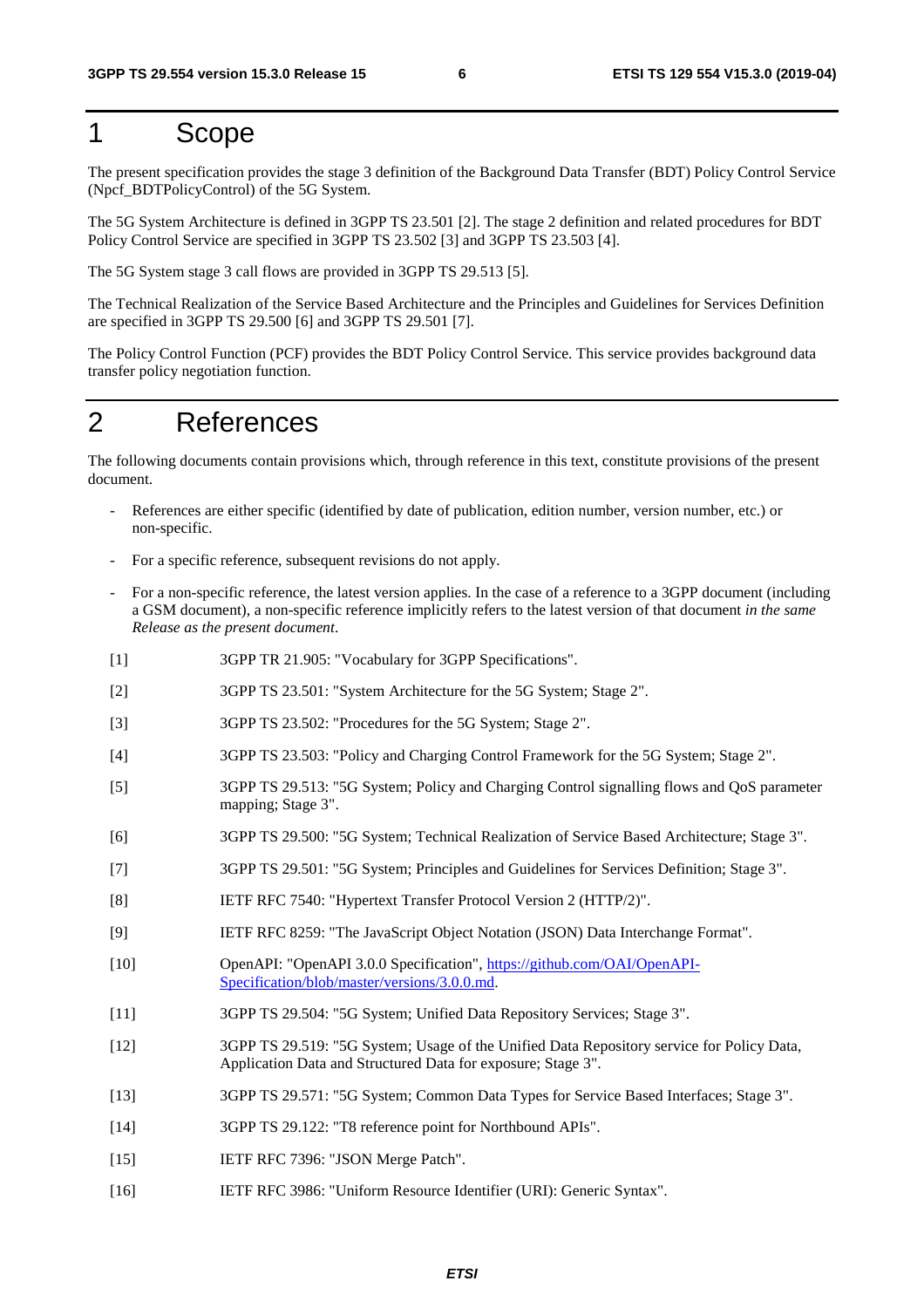- [17] IETF RFC 7807: "Problem Details for HTTP APIs".
- [18] 3GPP TS 33.501: "Security architecture and procedures for 5G system".
- [19] IETF RFC 6749: "The OAuth 2.0 Authorization Framework".
- [20] 3GPP TS 29.510: "5G System; Network Function Repository Services; Stage 3".

# 3 Definitions and abbreviations

### 3.1 Definitions

For the purposes of the present document, the terms and definitions given in 3GPP TR 21.905 [1] and the following apply. A term defined in the present document takes precedence over the definition of the same term, if any, in 3GPP TR 21.905 [1].

**Background data transfer:** feature that enables a 3rd party service provider to keep their costs lower by favouring time windows for data transfer to specific UEs in a geographical area during non-busy hours that are less costly and able to handle larger bitrates.

For the purposes of the present document, the following terms and definitions given in 3GPP TS 23.501 [2], subclause 3.1 apply:

**5G System** 

**Network Function** 

**NF service** 

**NF service operation** 

**Service based interface** 

### 3.2 Abbreviations

For the purposes of the present document, the abbreviations given in 3GPP TR 21.905 [1] and the following apply. An abbreviation defined in the present document takes precedence over the definition of the same abbreviation, if any, in 3GPP TR 21.905 [1].

| AF          | <b>Application Function</b>            |
|-------------|----------------------------------------|
| ASP         | <b>Application Service Provider</b>    |
| <b>BDT</b>  | <b>Background Data Transfer</b>        |
| <b>JSON</b> | JavaScript Object Notation             |
| <b>NEF</b>  | <b>Network Exposure Function</b>       |
| NG-RAN      | Next Generation - Radio Access Network |
| <b>NRF</b>  | <b>Network Repository Function</b>     |
| <b>PCF</b>  | <b>Policy Control Function</b>         |
| <b>SBI</b>  | Service Based Interface                |
| <b>TAI</b>  | Tracking Area Identity                 |
| UDR         | Unified Data Repository                |

# 4 Background Data Transfer Policy Control Service

### 4.1 Service Description

### 4.1.1 Overview

The BDT Policy Control Service, as defined in 3GPP TS 23.502 [3] and 3GPP TS 23.503 [4], is provided by the Policy Control Function (PCF).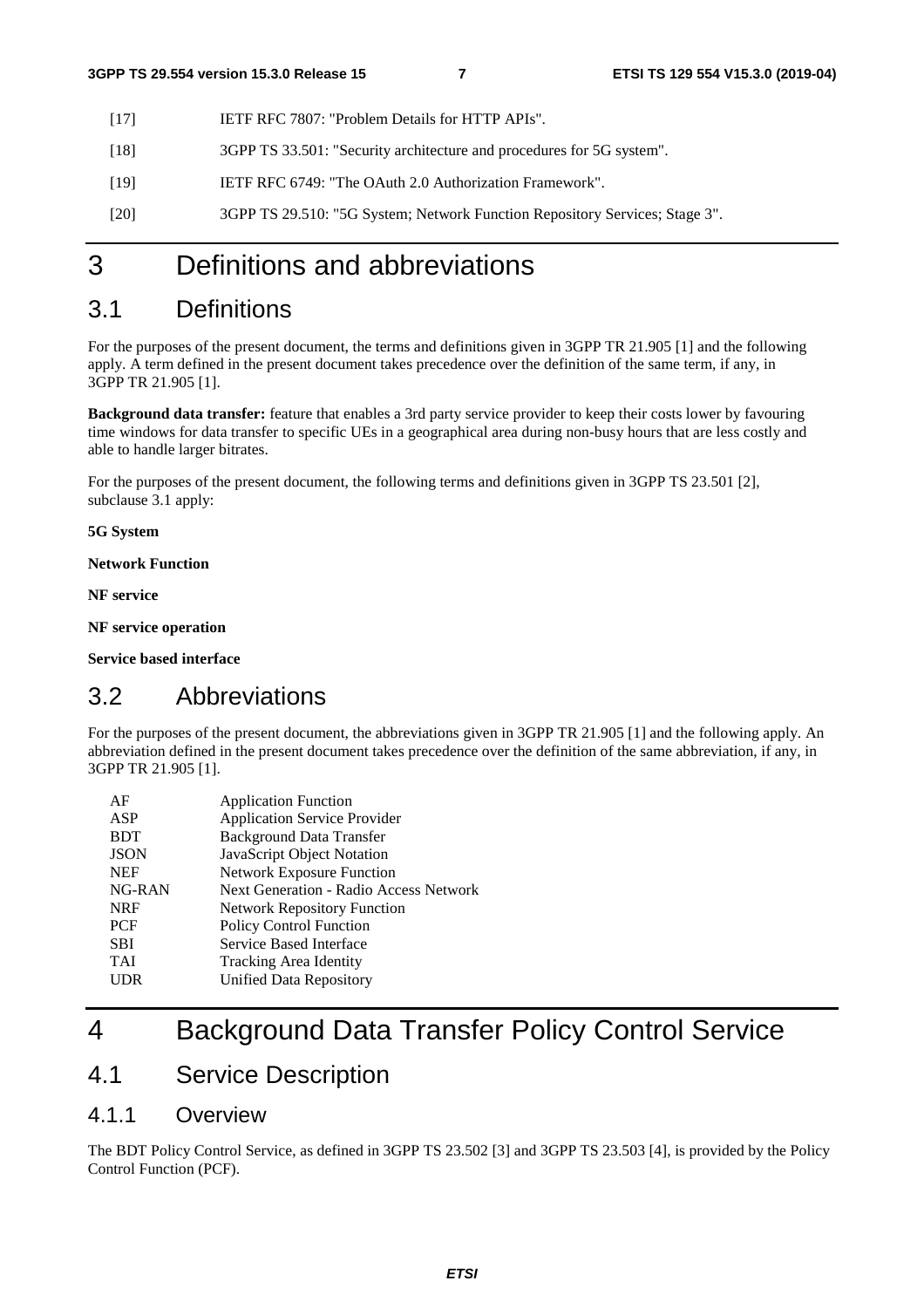This service enables the NF service consumer to negotiate policy for a future background data transfer and offers the following functionalities:

- get background data transfer policies based on the request from the NEF; and
- update background data transfer policies based on the selection provided by the NEF.

#### 4.1.2 Service Architecture

The 5G System Architecture is defined in 3GPP TS 23.501 [2]. The Policy and Charging related 5G architecture is also described in 3GPP TS 29.513 [5].

The BDT Policy Control Service (Npcf\_BDTPolicyControl) is part of the Npcf service-based interface exhibited by the Policy Control Function (PCF).

The only known NF service consumer of the Npcf\_BDTPolicyControl service is the Network Exposure Function (NEF).

The NEF accesses the BDT Policy Control Service at the PCF via the N30 Reference point. In the roaming scenario, the N30 reference point is located between the PCF and the NEF in the home network only.



**Figure 4.1.2-1: Reference Architecture for the Npcf\_BDTPolicyControl Service; SBI representation** 



#### **Figure 4.1.2-2: Reference Architecture for the Npcf\_BDTPolicyControl Service; reference point representation**

### 4.1.3 Network Functions

### 4.1.3.1 Policy Control Function (PCF)

The Policy Control Function (PCF):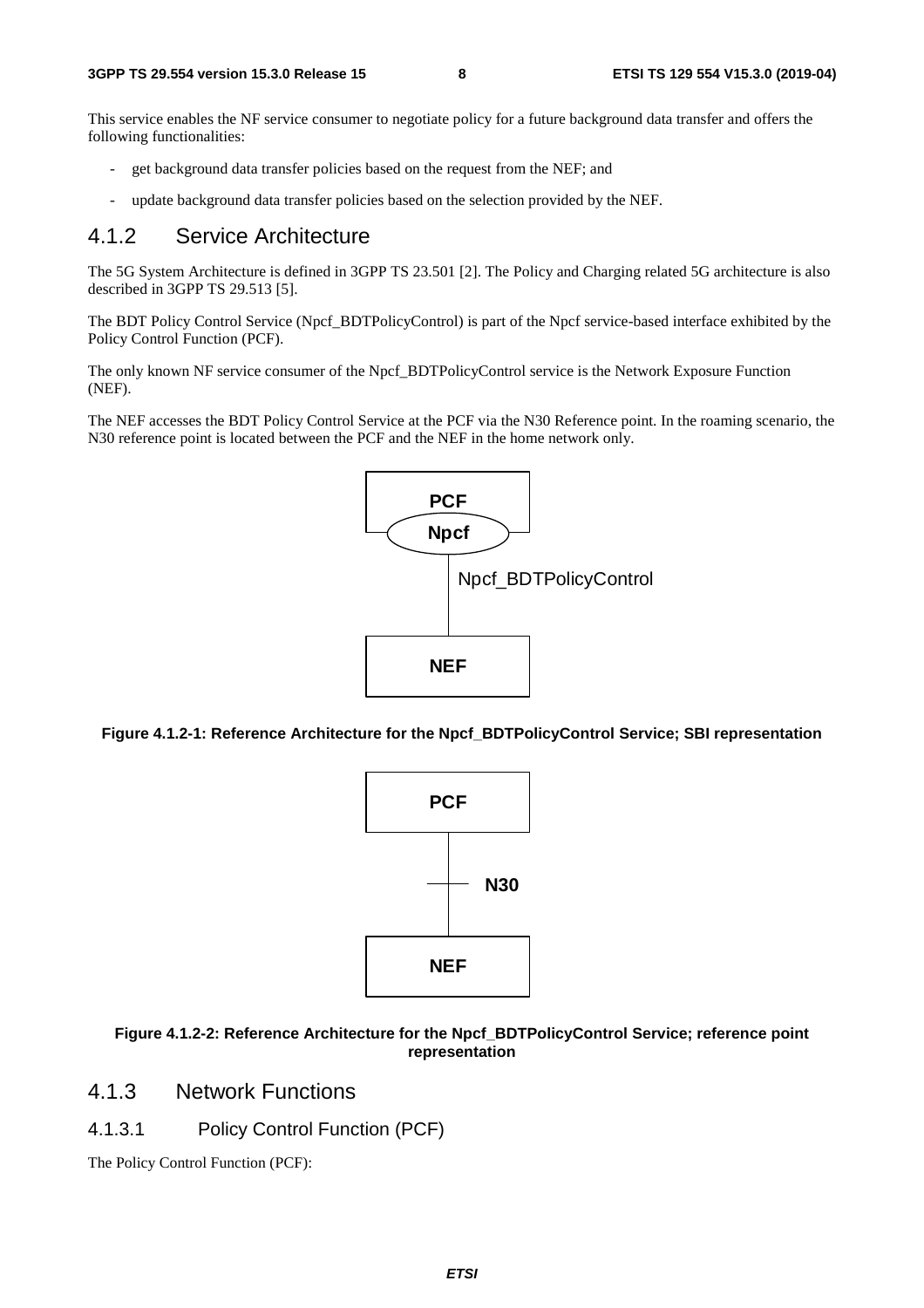- Provides background data transfer policies based on the request from the NEF. The PCF determines, based on information provided by the NEF and other available information (e.g. network policy, load status estimation for the requested time window, network area, etc.) one or more transfer policies.
- Updates background data transfer policy based on the selection provided by the NEF.

#### 4.1.3.2 NF Service Consumers

The Network Exposure Function (NEF):

- requests the PCF to provide background data transfer policies; and
- provides the selected background data transfer policy to the PCF.

### 4.2 Service Operations

### 4.2.1 Introduction

#### **Table 4.2.1-1: Operations of the Npcf\_BDTPolicyControl Service**

| Service operation name       | <b>Description</b>                                | Initiated by        |
|------------------------------|---------------------------------------------------|---------------------|
| Npcf BDTPolicyControl Create | Provides the requested background data transfer   | NF service consumer |
|                              | policies to the NF service consumer.              | (NEF)               |
| Npcf BDTPolicyControl Update | Updates the PCF with the background data transfer | NF service consumer |
|                              | policy selected by the NF service consumer.       | (NEF)               |

### 4.2.2 Npcf\_BDTPolicyControl\_Create service operation

#### 4.2.2.1 General

The Npcf\_BDTPolicyControl\_Create service operation is used by an NF service consumer to retrieve BDT policies from the PCF.

The following procedure using the Npcf\_BDTPolicyControl\_Create service operation is supported:

- retrieval of BDT policies.

#### 4.2.2.2 Retrieval of BDT policies

This procedure is used by the NEF to request BDT policies from the PCF, as defined in 3GPP TS 23.501 [2], 3GPP TS 23.502 [3] and 3GPP TS 23.503 [4].

Figure 4.2.2.2-1 illustrates a retrieval of BDT policies.





Upon reception of a Background Data Transfer request from the AF indicating a transfer policy request, the NEF shall invoke the Npcf\_BDTPolicyControl\_Create service operation by sending an HTTP POST request to the URI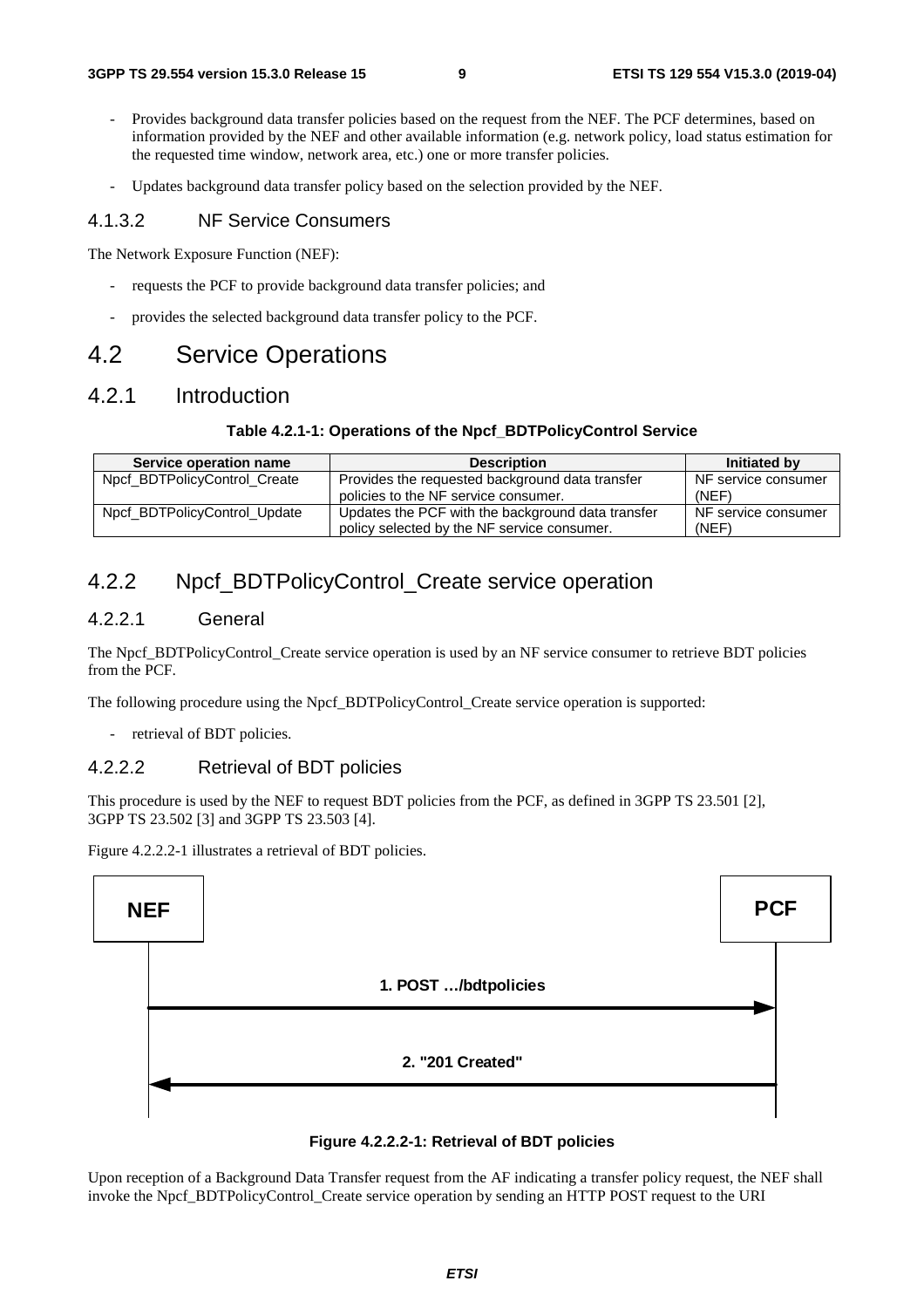representing a "BDT policies" collection resource of the PCF (as shown in figure 4.2.2.2-1, step 1). The NEF shall include a "BdtReqData" data type in a payload body of the HTTP POST request. The "BdtReqData" data type shall contain:

- an ASP identifier in the "aspId" attribute;
- a volume of data per UE in the "volPerUe" attribute;
- an expected number of UEs in the "numOfUes" attribute; and
- a desired time window in the "desTimeInt" attribute,

and may include a network area information (e.g. list of TAIs and/or NG-RAN nodes and/or cells identifiers) in the "nwAreaInfo" attribute.

If the PCF cannot successfully fulfil the received HTTP POST request due to the internal PCF error or due to the error in the HTTP POST request, the PCF shall send the HTTP error response as specified in subclause 5.7.

Otherwise, upon the reception of the HTTP POST request from the NEF indicating a BDT policies request, the PCF:

may invoke the Nudr\_DataRepository\_Query service operation, as described in 3GPP TS 29.504 [11] and 3GPP TS 29.519 [12], to request from the UDR all stored transfer policies;

NOTE 1: In case only one PCF is deployed in the network, transfer policies can be locally stored in the PCF and the interaction with the UDR is not required.

- shall determine one or more acceptable transfer policies based on:
	- a) information provided by the NEF; and
	- b) other available information (e.g. the existing transfer policies, network policy, load status estimation for the desired time window); and
- shall create a BDT Reference ID.

The PCF shall send to the NEF a "201 Created" response to the HTTP POST request, as shown in figure 4.2.2.2-1, step 2. The PCF shall include in the "201 Created" response:

- a Location header field; and
- a "BdtPolicy" data type in the payload body containing the BDT Reference ID in the "bdtRefId" attribute and acceptable transfer policy/ies in the "transfPolicies" attribute.

The Location header field shall contain the URI of the created individual BDT policy resource i.e. "{apiRoot}/npcfbdtpolicycontrol/v1/bdtpolicies/{bdtPolicyId}".

For each included transfer policy, the PCF shall provide:

- a transfer policy ID in the "transPolicyId" attribute;
- a recommended time window in the "recTimeInt" attribute; and
- a reference to charging rate for the recommended time window in the "ratingGroup" attribute,

and may provide a maximum aggregated bitrate for the uplink direction in the "maxBitRateUl" attribute and/or a maximum aggregated bitrate for the downlink direction in the "maxBitRateDl" attribute.

If the PCF included in the "BdtPolicy" data type:

- more than one transfer policy, the PCF shall wait for the transfer policy selected by the NEF as described in subclause 4.2.3; or
- only one transfer policy, the PCF may invoke the Nudr\_DataRepository\_Update service operation, as described in 3GPP TS 29.504 [11] and 3GPP TS 29.519 [12], to update the UDR with the selected transfer policy, the corresponding BDT Reference ID, the volume of data per UE, the expected number of UEs and if available a network area information for the provided ASP identifier.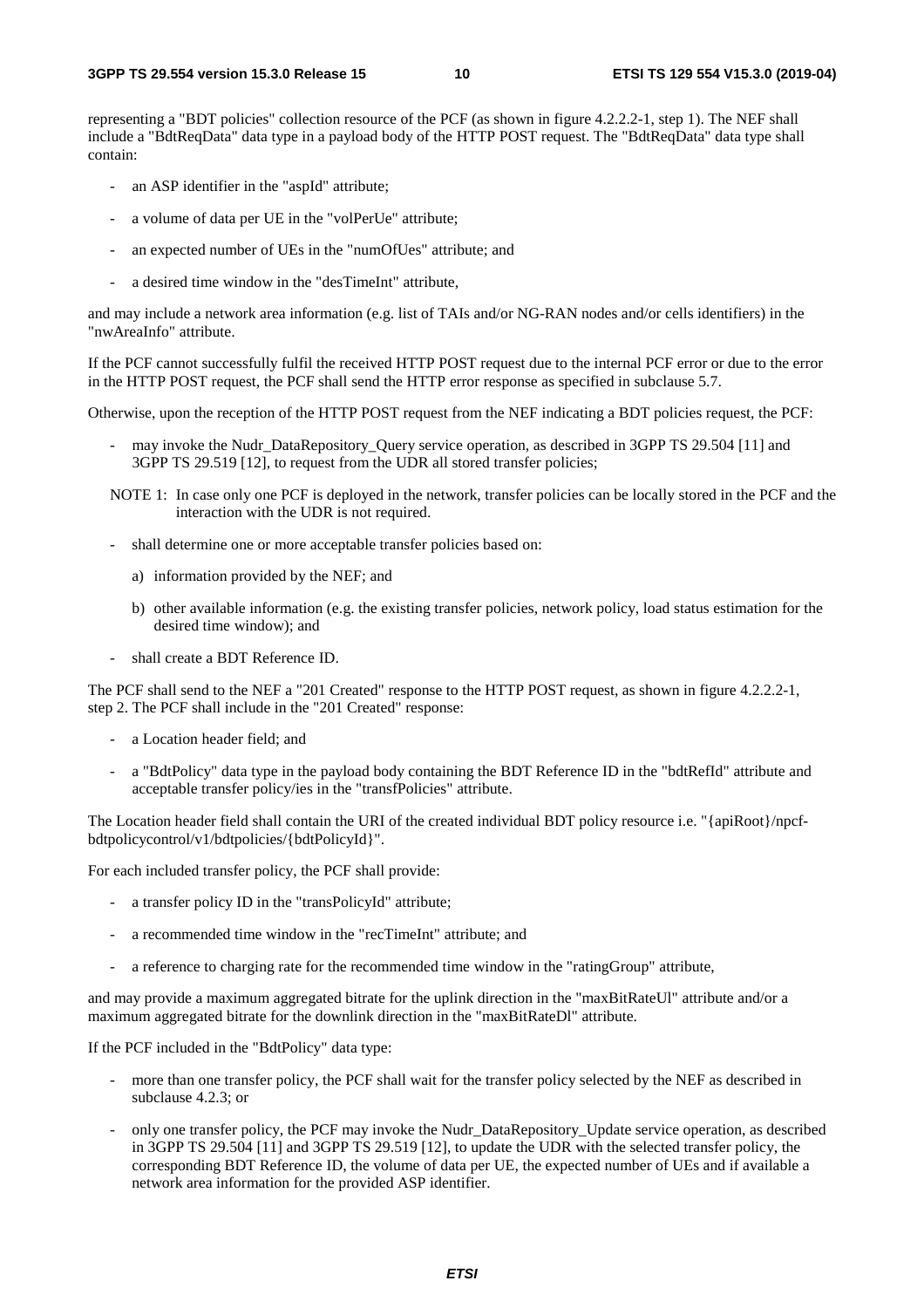NOTE 2: In case only one PCF is deployed in the network, transfer policies can be locally stored in the PCF and the interaction with the UDR is not required.

### 4.2.3 Npcf\_BDTPolicyControl\_Update service operation

#### 4.2.3.1 General

The Npcf\_BDTPolicyControl\_Update service operation is used by an NF service consumer to update a BDT policy to the PCF.

The following procedure using the Npcf\_BDTPolicyControl\_Update service operation is supported:

indication about selected transfer policy.

#### 4.2.3.2 Indication about selected transfer policy

This procedure is used by the NEF to inform the PCF about selected transfer policy, as defined in 3GPP TS 23.501 [2], 3GPP TS 23.502 [3] and 3GPP TS 23.503 [4].

Figure 4.2.3.2-1 illustrates an indication about selected transfer policy.



**Figure 4.2.3.2-1: Indication about selected transfer policy** 

Upon reception of a Background Data Transfer request from the AF indicating transfer policy selection, the NEF shall invoke the Npcf\_BDTPolicyControl\_Update service operation by sending an HTTP PATCH request to the PCF, as shown in figure 4.2.3.2-1, step 1. The NEF shall set the request URI to "{apiRoot}/npcfbdtpolicycontrol/v1/bdtpolicies/{bdtPolicyId}".

The NEF shall include a "BdtPolicyDataPatch" data type in a payload body of the HTTP PATCH request. The "BdtPolicyDataPatch" data type shall contain a transfer policy ID of the selected transfer policy in the "selTransPolicyId" attribute.

If the PCF cannot successfully fulfil the received HTTP PATCH request due to the internal PCF error or due to the error in the HTTP PATCH request, the PCF shall send the HTTP error response as specified in subclause 5.7.

Otherwise, upon the reception of the HTTP PATCH request from the NEF indicating a selected transfer policy, the PCF:

- may invoke the Nudr DataRepository Update service operation, as described in 3GPP TS 29.504 [11] and 3GPP TS 29.519 [12], to update the UDR with the selected transfer policy, the corresponding BDT Reference ID, the volume of data per UE, the expected number of UEs and if available a network area information for the provided ASP identifier;
- NOTE: In case only one PCF is deployed in the network, transfer policies can be locally stored in the PCF and the interaction with the UDR is not required.
- shall send:
	- a) a "204 No Content" response (as shown in figure 4.2.3.2-1, step 2a); or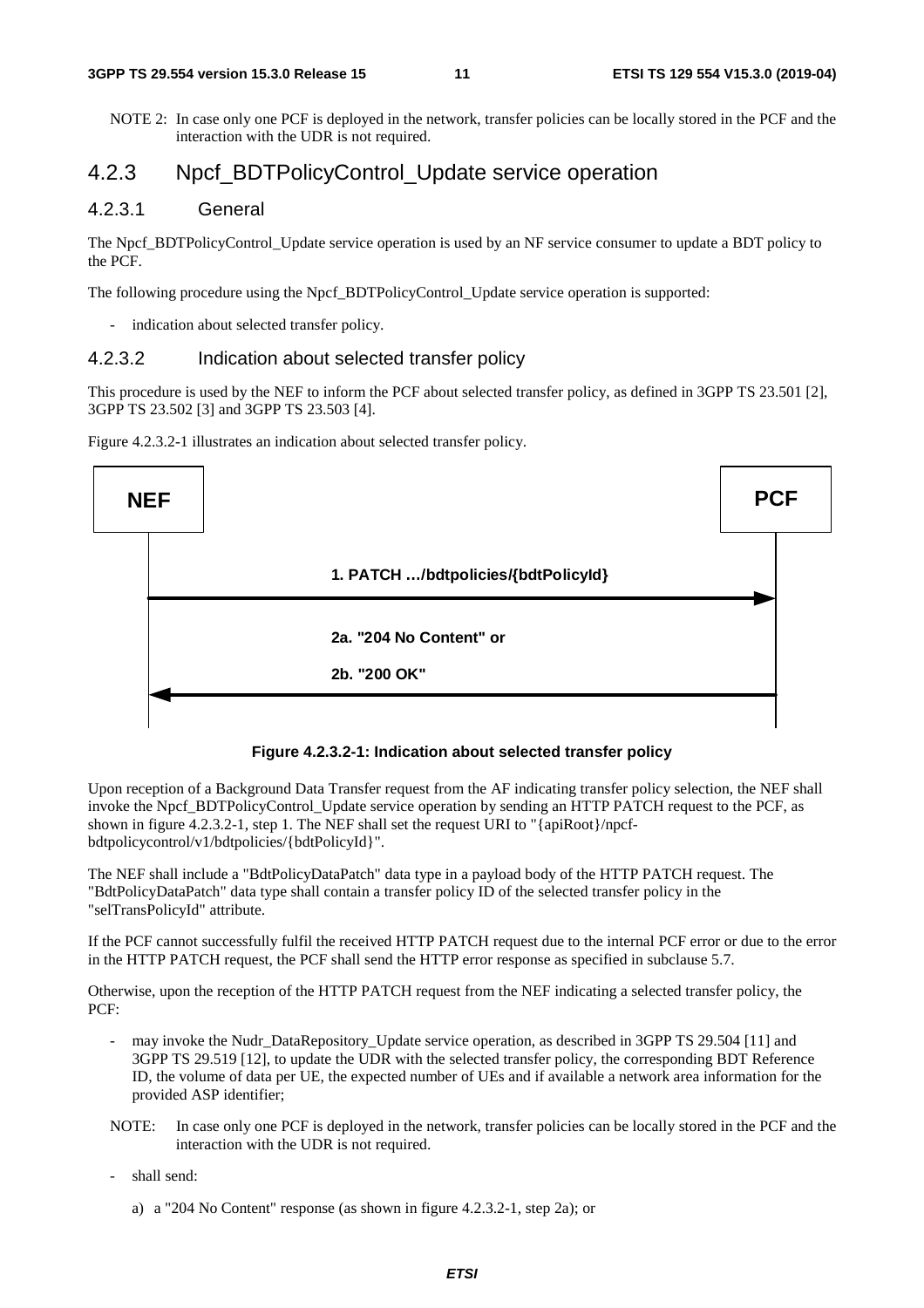b) a "200 OK" response (as shown in figure 4.2.3.2-1, step 2b) with a "BdtPolicy" data type in the payload body,

to the HTTP PATCH request to the NEF.

# 5 Npcf\_BDTPolicyControl API

### 5.1 Introduction

The BDT Policy Control Service shall use the Npcf\_BDTPolicyControl API.

The request URI used in each HTTP request from the NF service consumer towards the PCF shall have the structure defined in subclause 4.4.1 of 3GPP TS 29.501 [7], i.e.:

#### **{apiRoot}/{apiName}/{apiVersion}/{apiSpecificResourceUriPart}**

with the following components:

- The {apiRoot} shall be set as described in 3GPP TS 29.501 [7].
- The {apiName} shall be "npcf-bdtpolicycontrol".
- The {apiVersion} shall be "v1".
- The {apiSpecificResourceUriPart} shall be set as described in subclause 5.3.

### 5.2 Usage of HTTP

#### 5.2.1 General

HTTP/2, IETF RFC 7540 [8], shall be used as specified in subclause 5.2 of 3GPP TS 29.500 [6].

HTTP/2 shall be transported as specified in subclause 5.3 of 3GPP TS 29.500 [6].

The OpenAPI [10] specification of HTTP messages and content bodies for the Npcf\_BDTPolicyControl is contained in Annex A.

### 5.2.2 HTTP standard headers

#### 5.2.2.1 General

See subclause 5.2.2 of 3GPP TS 29.500 [6] for the usage of HTTP standard headers.

#### 5.2.2.2 Content type

JSON, IETF RFC 8259 [9], shall be used as content type of the HTTP bodies specified in the present specification as specified in subclause 5.4 of 3GPP TS 29.500 [6]. The use of the JSON format shall be signalled by the content type "application/json".

JSON object used in the HTTP PATCH request shall be encoded according to "JSON Merge Patch" and shall be signalled by the content type "application/merge-patch+json", as defined in IETF RFC 7396 [15].

"Problem Details" JSON object shall be used to indicate additional details of the error in a HTTP response body and shall be signalled by the content type "application/problem+json", as defined in IETF RFC 7807 [17].

### 5.2.3 HTTP custom headers

The Npcf\_BDTPolicyControl API shall support HTTP custom header fields specified in subclause 5.2.3.2 of 3GPP TS 29.500 [6].

In this Release of the specification, no specific custom headers are defined for the Npcf\_BDTPolicyControl API.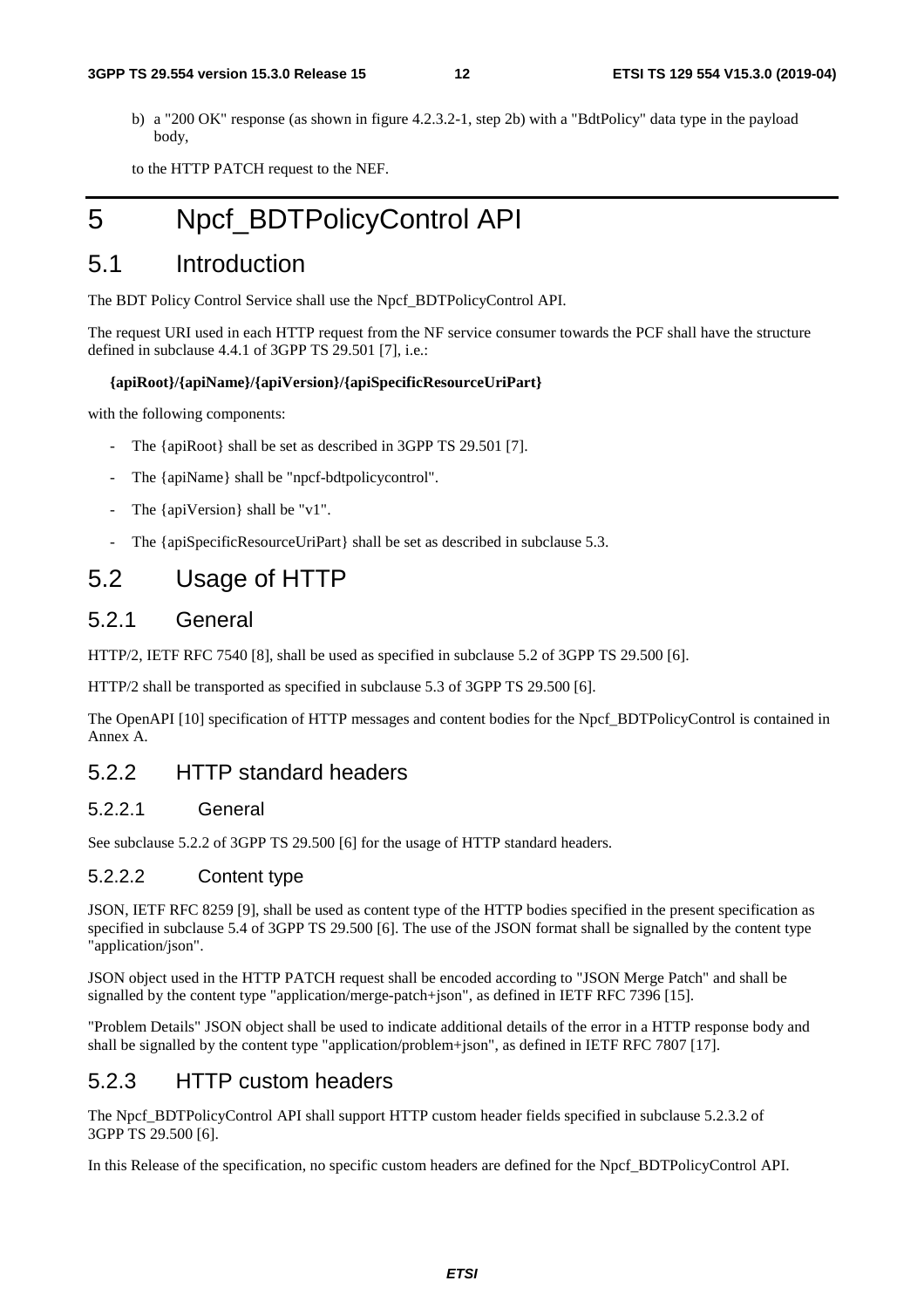### 5.3 Resources

### 5.3.1 Resource Structure

#### {apiRoot}/npcf-bdtpolicycontrol/v1



#### **Figure 5.3.1-1: Resource URI structure of the Npcf\_BDTPolicyControl API**

Table 5.3.1-1 provides an overview of the resources and applicable HTTP methods.

#### **Table 5.3.1-1: Resources and methods overview**

| Resource name         | <b>Resource URI</b>                                              | <b>HTTP</b> method<br>or custom<br>operation | <b>Description</b>                                                                                                                        |
|-----------------------|------------------------------------------------------------------|----------------------------------------------|-------------------------------------------------------------------------------------------------------------------------------------------|
| <b>BDT</b> policies   | {apiRoot}/npcf-bdtpolicycontrol/v1/<br>bdtpolicies               | <b>IPOST</b>                                 | Npcf_BDTPolicyControl_Create.<br>Creates a new Individual BDT policy<br>resource.                                                         |
| Individual BDT policy | {apiRoot}/npcf-bdtpolicycontrol/v1/<br>bdtpolicies/{bdtPolicyId} | <b>GET</b>                                   | Reads an Individual BDT policy<br>resource.                                                                                               |
|                       |                                                                  | <b>PATCH</b>                                 | Npcf BDTPolicyControl Update.<br>Modifies an existing Individual BDT<br>policy resource by selecting or<br>reselecting a transfer policy. |

### 5.3.2 Resource: BDT policies (Collection)

#### 5.3.2.1 Description

The BDT policies resource represents all the transfer policies that exist in the BDT Policy Control service at a given PCF instance.

#### 5.3.2.2 Resource definition

Resource URI: **{apiRoot}/npcf-bdtpolicycontrol/v1/bdtpolicies**

This resource shall support the resource URI variables defined in table 5.3.2.2-1.

#### **Table 5.3.2.2-1: Resource URI variables for this resource**

| Nama                         | $\mathbf{z}$                                          |  |  |  |  |  |
|------------------------------|-------------------------------------------------------|--|--|--|--|--|
|                              | --                                                    |  |  |  |  |  |
| $\cdot$ $-$<br>lapiR<br>oot? | use<br>See.<br>.<br>$\mathbf{u}$ . I<br>$\sim$ $\sim$ |  |  |  |  |  |

### 5.3.2.3 Resource Standard Methods

5.3.2.3.1 POST

This method shall support the URI query parameters specified in table 5.3.2.3.1-1.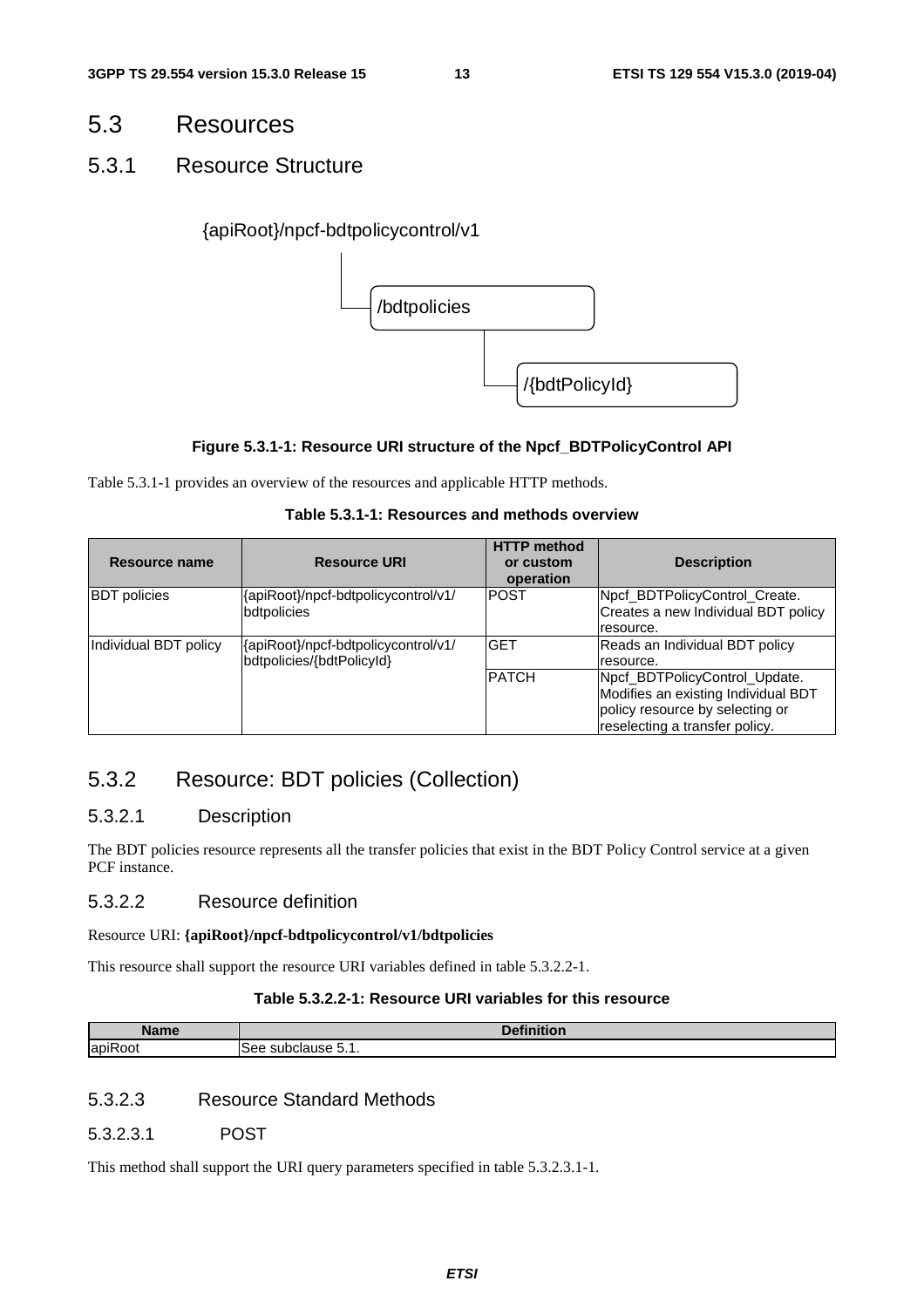#### **Table 5.3.2.3.1-1: URI query parameters supported by the POST method on this resource**

| <b>Name</b> | Data type | D | Cardinality | <b>Dooguintinu</b><br>uvn |
|-------------|-----------|---|-------------|---------------------------|
| n/a         |           |   |             |                           |

This method shall support the request data structures specified in table 5.3.2.3.1-2 and the response data structures and response codes specified in table 5.3.2.3.1-3.

#### **Table 5.3.2.3.1-2: Data structures supported by the POST Request Body on this resource**

| $-1-$      |   | <br>                                                                                                     |
|------------|---|----------------------------------------------------------------------------------------------------------|
| <b>Bdt</b> | M | policy<br>creation<br>resource.<br>tor<br>lContains<br>the<br>of a new Individual<br>ВD<br>ormation<br>m |

#### **Table 5.3.2.3.1-3: Data structures supported by the POST Response Body on this resource**

| Data type | P                                                                                                                                                     | <b>Cardinality</b> | <b>Response</b><br><b>Codes</b> | <b>Description</b>                                                                                                                                                                                                                      |  |  |
|-----------|-------------------------------------------------------------------------------------------------------------------------------------------------------|--------------------|---------------------------------|-----------------------------------------------------------------------------------------------------------------------------------------------------------------------------------------------------------------------------------------|--|--|
| BdtPolicy | м                                                                                                                                                     |                    | 201 Created                     | Successful case.<br>The creation of an Individual BDT policy resource is confirmed<br>and a representation of that resource is returned.                                                                                                |  |  |
| ln/a      |                                                                                                                                                       |                    | 303 See Other                   | The result of the HTTP POST request would be equivalent to<br>the existing Individual BDT policy resource. The HTTP<br>response shall contain a Location header field set to the URI of<br>the existing individual BDT policy resource. |  |  |
| NOTE:     | In addition, the HTTP status codes which are specified as mandatory in table 5.2.7.1-1 of<br>3GPP TS 29.500 [6] for the POST method shall also apply. |                    |                                 |                                                                                                                                                                                                                                         |  |  |

#### 5.3.2.4 Resource Custom Operations

None.

### 5.3.3 Resource: Individual BDT policy (Document)

#### 5.3.3.1 Description

The Individual BDT policy resource represents the transfer policies that exist in the BDT Policy Control service at a given PCF instance.

#### 5.3.3.2 Resource definition

#### Resource URI: **{apiRoot}/npcf-bdtpolicycontrol/v1/bdtpolicies/{bdtPolicyId}**

This resource shall support the resource URI variables defined in table 5.3.3.2-1.

#### **Table 5.3.3.2-1: Resource URI variables for this resource**

| <b>Name</b>        | <b>Definition</b>                                                                                                                                                                                                                                                                                                                                |
|--------------------|--------------------------------------------------------------------------------------------------------------------------------------------------------------------------------------------------------------------------------------------------------------------------------------------------------------------------------------------------|
| apiRoot            | See subclause 5.1.                                                                                                                                                                                                                                                                                                                               |
| <b>bdtPolicvId</b> | String identifying the individual BDT policy resource in the PCF.<br>To enable the value to be used as part of a URI, the string shall only contain allowed<br>characters according to the "lower-with-hyphen" naming convention defined in subclause 5.1.3<br>of 3GPP TS 29.501 [7] and rules for a path segment defined in IETF RFC 3986 [16]. |

### 5.3.3.3 Resource Standard Methods

#### 5.3.3.3.1 GET

This method shall support the URI query parameters specified in table 5.3.3.3.1-1.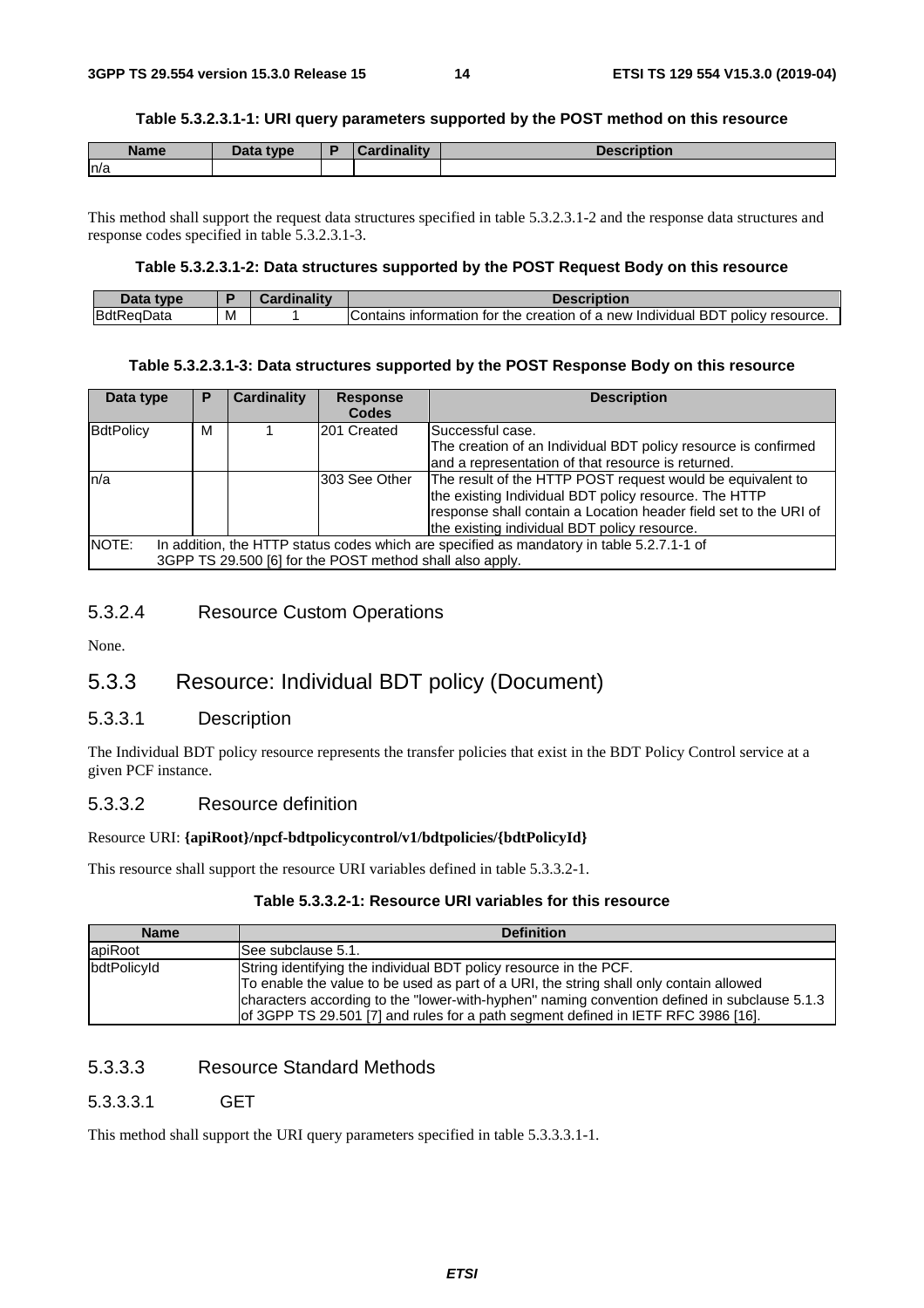#### **Table 5.3.3.3.1-1: URI query parameters supported by the GET method on this resource**

| <b>Name</b> | Data type | <b>Cardinality</b> | <b>Description</b> |
|-------------|-----------|--------------------|--------------------|
| ln/a        |           |                    |                    |

This method shall support the request data structures specified in table 5.3.3.3.1-2 and the response data structures and response codes specified in table 5.3.3.3.1-3.

#### **Table 5.3.3.3.1-2: Data structures supported by the GET Request Body on this resource**

| <b>Data type</b><br><b>Dala</b> |  | $1 - 11$<br><b>THE R. P.</b><br>$\sim$ | uon |  |
|---------------------------------|--|----------------------------------------|-----|--|
| n/a                             |  |                                        |     |  |

#### **Table 5.3.3.3.1-3: Data structures supported by the GET Response Body on this resource**

| Data type                                             | D                                                                                                 | <b>Cardinality</b> | <b>Response</b> | <b>Description</b>                                       |  |  |  |
|-------------------------------------------------------|---------------------------------------------------------------------------------------------------|--------------------|-----------------|----------------------------------------------------------|--|--|--|
|                                                       |                                                                                                   |                    | codes           |                                                          |  |  |  |
| BdtPolicy                                             | м                                                                                                 |                    | 200 OK          | A representation of an Individual BDT policy resource is |  |  |  |
|                                                       |                                                                                                   |                    |                 | returned.                                                |  |  |  |
| <b>ProblemDetails</b>                                 | м                                                                                                 |                    | l404 Not Found  | (NOTE 2)                                                 |  |  |  |
|                                                       | NOTE 1: In addition, the HTTP status codes which are specified as mandatory in table 5.2.7.1-1 of |                    |                 |                                                          |  |  |  |
|                                                       | 3GPP TS 29.500 [6] for the GET method shall also apply.                                           |                    |                 |                                                          |  |  |  |
| NOTE 2: Failure cases are described in subclause 5.7. |                                                                                                   |                    |                 |                                                          |  |  |  |

#### 5.3.3.3.2 PATCH

This method shall support the URI query parameters specified in table 5.3.3.3.2-1.

#### **Table 5.3.3.3.2-1: URI query parameters supported by the PATCH method on this resource**

| <b>Name</b> | <b>Data type</b><br>Dald | <b>Cardinality</b> | Description |
|-------------|--------------------------|--------------------|-------------|
| n/a         |                          |                    |             |

This method shall support the request data structures specified in table 5.3.3.3.2-2 and the response data structures and response codes specified in table 5.3.3.3.2-3.

#### **Table 5.3.3.3.2-2: Data structures supported by the PATCH Request Body on this resource**

| Data type                 |   | <b>Cardinality</b> | <b>Description</b>                                                       |
|---------------------------|---|--------------------|--------------------------------------------------------------------------|
| <b>BdtPolicyDataPatch</b> | M |                    | Contains modification instructions to be performed on the BdtPolicy data |
|                           |   |                    | structure to select a transfer policy.                                   |

#### **Table 5.3.3.3.2-3: Data structures supported by the PATCH Response Body on this resource**

| Data type                                             |                                                                                                   | <b>Cardinality</b> | <b>Response</b> | <b>Description</b>                                   |  |  |  |  |
|-------------------------------------------------------|---------------------------------------------------------------------------------------------------|--------------------|-----------------|------------------------------------------------------|--|--|--|--|
|                                                       |                                                                                                   |                    | <b>Codes</b>    |                                                      |  |  |  |  |
| BdtPolicy                                             | М                                                                                                 |                    | 200 OK          | Successful case.                                     |  |  |  |  |
|                                                       |                                                                                                   |                    |                 | The Individual BDT Policy resource is modified and a |  |  |  |  |
|                                                       |                                                                                                   |                    |                 | representation of that resource is returned.         |  |  |  |  |
| n/a                                                   |                                                                                                   |                    | I204 No Content | lSuccessful case.                                    |  |  |  |  |
|                                                       |                                                                                                   |                    |                 | The Individual BDT Policy resource is modified.      |  |  |  |  |
| <b>ProblemDetails</b>                                 | м                                                                                                 |                    | 404 Not Found   | (NOTE 2)                                             |  |  |  |  |
|                                                       | NOTE 1: In addition, the HTTP status codes which are specified as mandatory in table 5.2.7.1-1 of |                    |                 |                                                      |  |  |  |  |
|                                                       | 3GPP TS 29.500 [6] for the PATCH method shall also apply.                                         |                    |                 |                                                      |  |  |  |  |
| NOTE 2: Failure cases are described in subclause 5.7. |                                                                                                   |                    |                 |                                                      |  |  |  |  |

### 5.4 Custom Operations without associated resources

No custom operation is defined in this Release of the specification.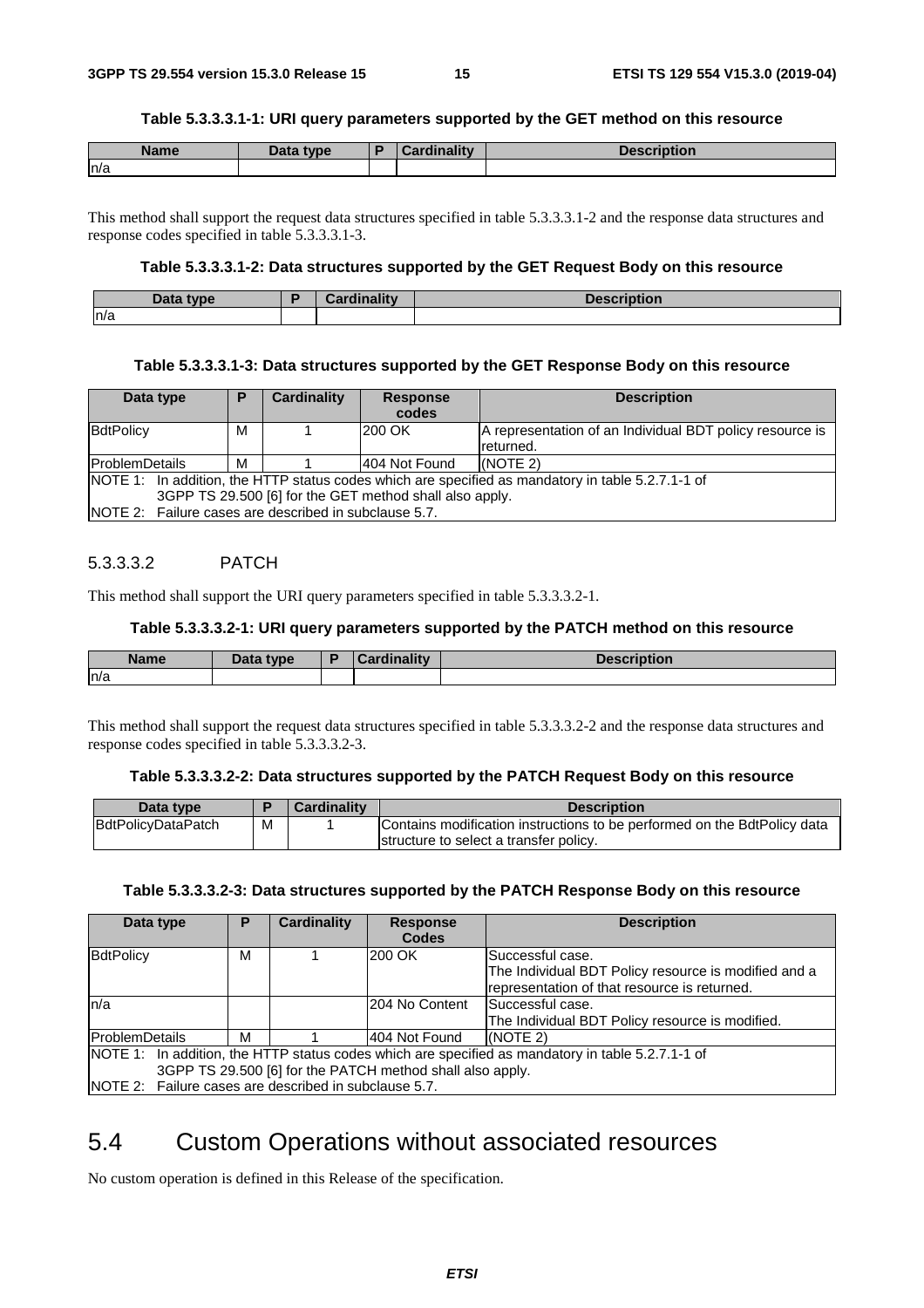### 5.5 Notifications

Notifications are not applicable for the current Release.

### 5.6 Data Model

### 5.6.1 General

This subclause specifies the application data model supported by the API.

Table 5.6.1-1 specifies the data types defined for the Npcf\_BDTPolicyControl service based interface protocol.

| Data type            | <b>Section defined</b> | <b>Description</b>                                                                                                    | <b>Applicability</b> |
|----------------------|------------------------|-----------------------------------------------------------------------------------------------------------------------|----------------------|
| BdtPolicy            | 5.6.2.2                | Represents an Individual BDT policy resource.                                                                         |                      |
| <b>BdtPolicyData</b> | 5.6.2.4                | Describes an Individual BDT policy resource.                                                                          |                      |
| BdtPolicyDataPatch   | 5.6.2.6                | Contains modification instructions to be<br>performed on the BdtPolicy data structure to<br>select a transfer policy. |                      |
| BdtRegData           | 5.6.2.3                | Contains information for creation a new<br>Individual BDT policy resource.                                            |                      |
| NetworkAreaInfo      | 5.6.2.8                | Describes a network area information in which<br>the NF service consumer requests the number<br>lof UEs.              |                      |
| TransferPolicy       | 5.6.2.5                | Describes a transfer policy.                                                                                          |                      |

**Table 5.6.1-1: Npcf\_BDTPolicyControl specific Data Types** 

Table 5.6.1-2 specifies data types re-used by the Npcf\_BDTPolicyControl service based interface protocol from other specifications, including a reference to their respective specifications and when needed, a short description of their use within the Npcf\_BDTPolicyControl service based interface.

| Data type                | <b>Reference</b>    | <b>Comments</b>                               | <b>Applicability</b> |
|--------------------------|---------------------|-----------------------------------------------|----------------------|
| BdtReferenceld           | 3GPP TS 29.122 [14] | Identifies transfer policy of background data |                      |
|                          |                     | transfer for provided ASP.                    |                      |
| <b>BitRate</b>           | 3GPP TS 29.571 [13] | Specifies bitrate in kbits per second.        |                      |
| Ecgi                     | 3GPP TS 29.571 [13] | Represents an EUTRA cell identifier.          |                      |
| Ncgi                     | 3GPP TS 29.571 [13] | Represents an NR cell identifier.             |                      |
| <b>GlobalRanNodeld</b>   | 3GPP TS 29.571 [13] | Represents an identity of the NG-RAN node.    |                      |
| <b>ProblemDetails</b>    | 3GPP TS 29.571 [13] | Used in error responses to provide more       |                      |
|                          |                     | detailed information about an error.          |                      |
| <b>SupportedFeatures</b> | 3GPP TS 29.571 [13] | Used to negotiate the applicability of the    |                      |
|                          |                     | optional features defined in table 5.8-1.     |                      |
| Tai                      | 3GPP TS 29.571 [13] | Represents a tracking area identity.          |                      |
| <b>TimeWindow</b>        | 3GPP TS 29.122 [14] | Specifies a time interval.                    |                      |
| <b>UsageThreshold</b>    | 3GPP TS 29.122 [14] | Represents a data volume expected to be       |                      |
|                          |                     | transferred per UE.                           |                      |

### 5.6.2 Structured data types

#### 5.6.2.1 Introduction

This subclause defines the structures to be used in resource representations.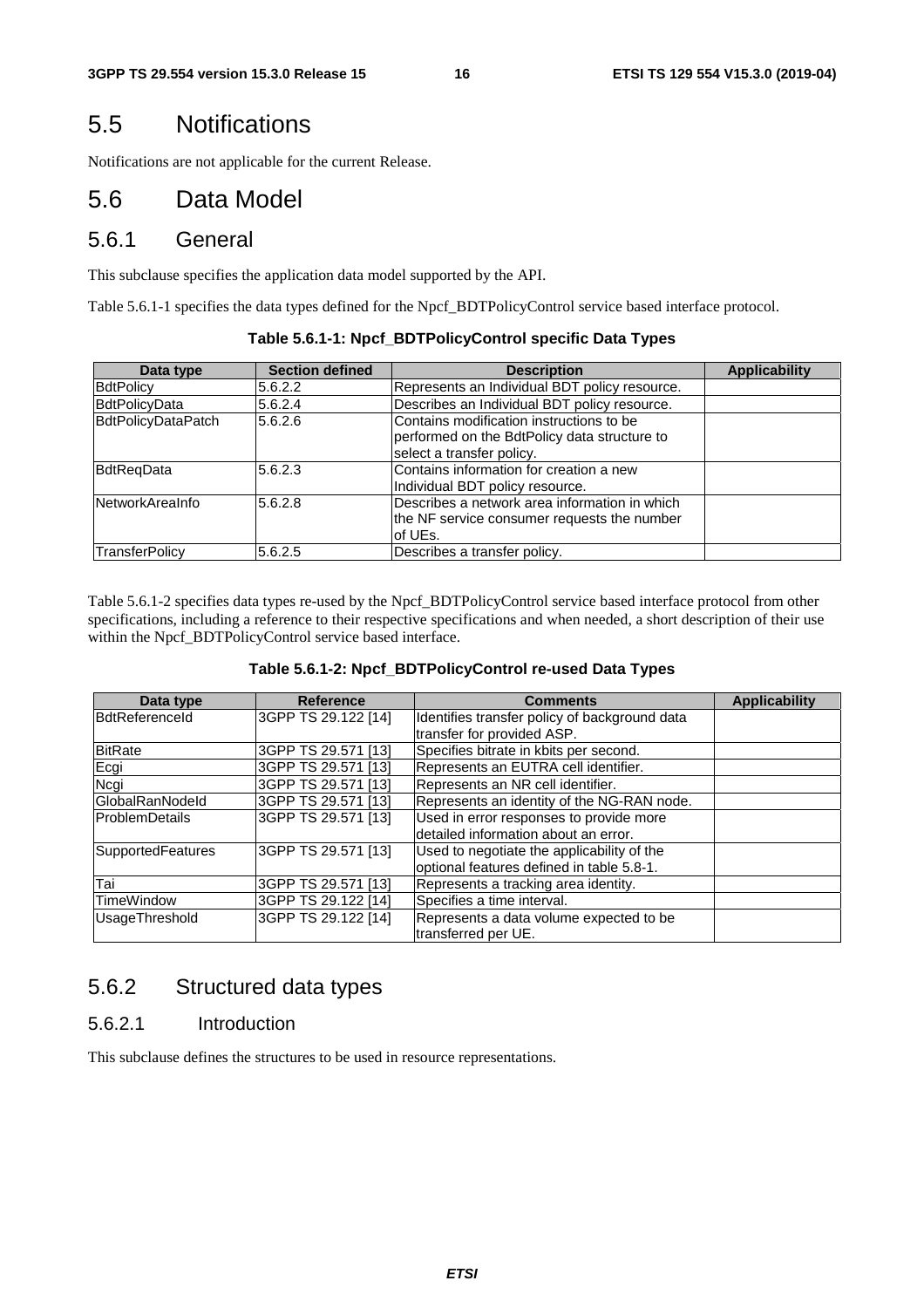### 5.6.2.2 Type BdtPolicy

| <b>Attribute name</b> | Data type            | Ρ | <b>Cardinality</b> | <b>Description</b>                                                                                                                                                                                                                                                      | <b>Applicability</b> |
|-----------------------|----------------------|---|--------------------|-------------------------------------------------------------------------------------------------------------------------------------------------------------------------------------------------------------------------------------------------------------------------|----------------------|
| <b>IbdtPolData</b>    | <b>BdtPolicyData</b> | C | 01                 | Describes the authorization data of<br>an Individual BDT Policy created by<br>the PCF.<br>It shall be present in the response<br>to the POST request that requests a<br>creation of an Individual BDT Policy<br>resource and in the response to<br><b>IGET</b> request. |                      |
| bdtRegData            | <b>BdtRegData</b>    | С | 01                 | Identifies the service requirements<br>of an Individual BDT Policy.<br>It shall be present in the POST<br>request that requests a creation of<br>an Individual BDT Policy resource<br>and in the response to GET<br>request.                                            |                      |

### **Table 5.6.2.2-1: Definition of type BdtPolicy**

### 5.6.2.3 Type BdtReqData

| <b>Attribute name</b> | Data type         | Ρ | Cardinality | <b>Description</b>                     | Applicability |
|-----------------------|-------------------|---|-------------|----------------------------------------|---------------|
| aspid                 | Aspld             | м |             | This IE contains an identity of an     |               |
|                       |                   |   |             | application service provider.          |               |
| ldesTimeInt           | TimeWindow        | м |             | This IE indicates a desired time       |               |
|                       |                   |   |             | window for BDT.                        |               |
| InwAreaInfo           | NetworkAreaInfo   | O | 01          | This IE represents a network area      |               |
|                       |                   |   |             | information in which the NF service    |               |
|                       |                   |   |             | consumer requests a number of UEs.     |               |
|                       |                   |   |             | It may be present in the POST          |               |
|                       |                   |   |             | request that requests a creation of an |               |
|                       |                   |   |             | Individual BDT Policy and in the       |               |
|                       |                   |   |             | response to GET request.               |               |
| InumOfUes             | integer           | M |             | This IE indicates a number of UEs.     |               |
| suppFeat              | SupportedFeatures | C | 0.1         | This IE represents a list of Supported |               |
|                       |                   |   |             | features used as described in          |               |
|                       |                   |   |             | subclause 5.8.                         |               |
|                       |                   |   |             | It shall be supplied by the NF service |               |
|                       |                   |   |             | consumer in the POST request that      |               |
|                       |                   |   |             | request a creation of an Individual    |               |
|                       |                   |   |             | BDT Policy resource.                   |               |
| <b>volPerUe</b>       | UsageThreshold    | м |             | This IE indicates a data volume        |               |
|                       |                   |   |             | expected to be transferred per UE.     |               |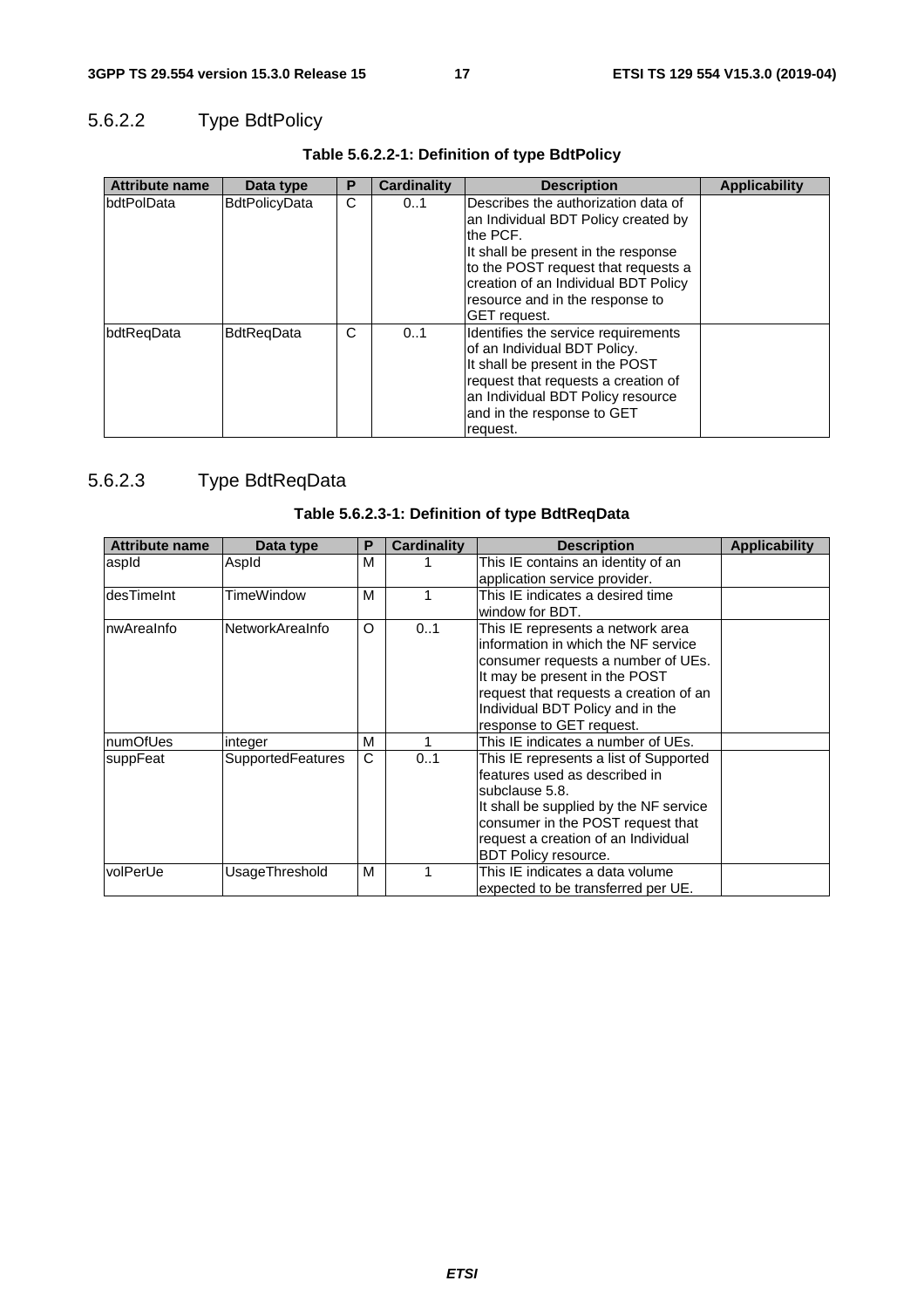### 5.6.2.4 Type BdtPolicyData

| <b>Attribute name</b> | Data type                | P | <b>Cardinality</b> | <b>Description</b>                                                                                                                                                                                                                       | <b>Applicability</b> |
|-----------------------|--------------------------|---|--------------------|------------------------------------------------------------------------------------------------------------------------------------------------------------------------------------------------------------------------------------------|----------------------|
| bdtRefld              | BdtReferenceld           | м |                    | This IE indicates transfer policies of<br>background data transfer for<br>provided ASP.                                                                                                                                                  |                      |
| selTransPolicyId      | integer                  | C | 01                 | This IE contains the identity of the<br>selected transfer policy.<br>It shall be present in the response to<br>the PATCH request that modifies an<br>Individual BDT Policy resource to<br>indicate a selected transfer policy.           |                      |
| suppFeat              | <b>SupportedFeatures</b> | C | 01                 | This IE represents a list of<br>Supported features used as<br>described in subclause 5.8.<br>It shall be supplied by the PCF in<br>the response to the POST request<br>that requests a creation of an<br>Individual BDT Policy resource. |                      |
| transfPolicies        | array(TransferPolicy)    | м | 1N                 | This IE contains transfer policies.<br>It shall be supplied by the PCF in<br>the response to the POST request<br>that requests a creation of an<br>Individual BDT Policy resource.                                                       |                      |

#### **Table 5.6.2.4-1: Definition of type BdtPolicyData**

### 5.6.2.5 Type TransferPolicy

#### **Table 5.6.2.5-1: Definition of type TransferPolicy**

| <b>Attribute name</b> | Data type         | Р | <b>Cardinality</b> | <b>Description</b>                   | <b>Applicability</b> |
|-----------------------|-------------------|---|--------------------|--------------------------------------|----------------------|
| ImaxBitRateDI         | <b>BitRate</b>    | O | 0.1                | This IE indicates a maximum          |                      |
|                       |                   |   |                    | aggregated bitrate in the downlink   |                      |
|                       |                   |   |                    | direction authorized by the PCF.     |                      |
| ImaxBitRateUl         | <b>BitRate</b>    | O | 0.1                | This IE indicates a maximum          |                      |
|                       |                   |   |                    | aggregated bitrate in the uplink     |                      |
|                       |                   |   |                    | direction authorized by the PCF.     |                      |
| ratingGroup           | integer           | М |                    | This IE indicates a rating group for |                      |
|                       |                   |   |                    | the recommended time window.         |                      |
| <b>recTimeInt</b>     | <b>TimeWindow</b> | М |                    | This IE indicates a recommended      |                      |
|                       |                   |   |                    | time window of a transfer policy.    |                      |
| transPolicyId         | integer           | M |                    | This IE contains an identity of a    |                      |
|                       |                   |   |                    | transfer policy.                     |                      |

### 5.6.2.6 Type BdtPolicyDataPatch

#### **Table 5.6.2.6-1: Definition of type BdtPolicyDataPatch**

| <b>Attribute name</b> | Data type |   | <b>Cardinality</b> | <b>Description</b>                                                                               | Applicability |
|-----------------------|-----------|---|--------------------|--------------------------------------------------------------------------------------------------|---------------|
| selTransPolicyId      | linteger  | M |                    | This IE contains an identity (i.e. the<br>transPolicyId value) of a selected<br>transfer policy. |               |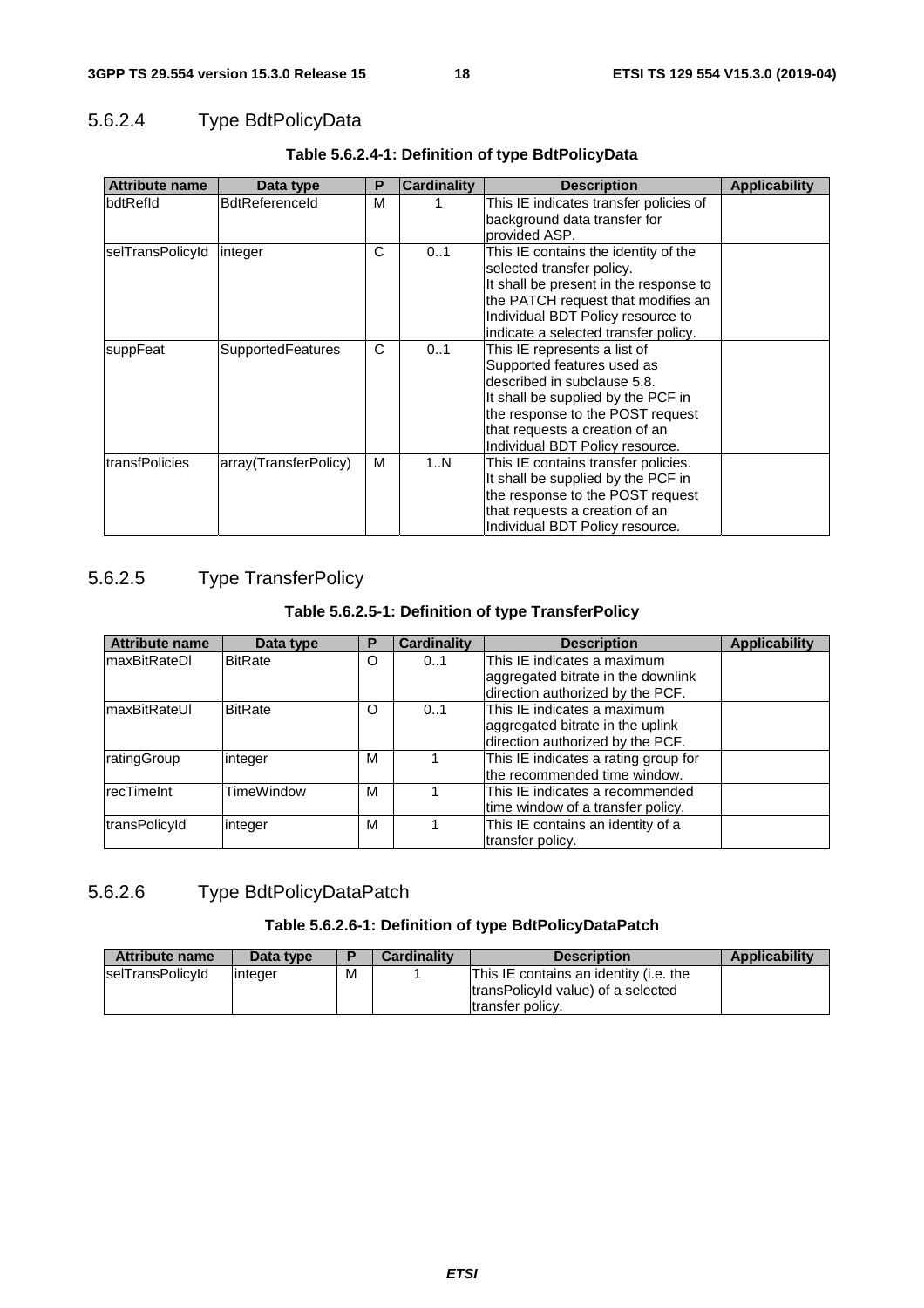#### 5.6.2.7 Void

#### 5.6.2.8 Type NetworkAreaInfo

#### **Table 5.6.2.8-1: Definition of type NetworkAreaInfo**

| <b>Attribute name</b>                                                                | Data type            | Р | <b>Cardinality</b> | <b>Description</b>             | <b>Applicability</b> |
|--------------------------------------------------------------------------------------|----------------------|---|--------------------|--------------------------------|----------------------|
| ecgis                                                                                | array(Ecgi)          | O | 1N                 | This IE contains a list of     |                      |
|                                                                                      |                      |   |                    | E-UTRA cell identities.        |                      |
| ncgis                                                                                | array(Ncgi)          | O | 1N                 | This IE contains a list of NR  |                      |
|                                                                                      |                      |   |                    | cell identities.               |                      |
| gRanNodelds                                                                          | array(GlobalRanNodel | O | 1N                 | This IE contains a list of the |                      |
|                                                                                      | d)                   |   |                    | NG-RAN nodes.                  |                      |
|                                                                                      |                      |   |                    | The "n3Iwfld" attribute within |                      |
|                                                                                      |                      |   |                    | lthe "GlobalRanNodeId" data    |                      |
|                                                                                      |                      |   |                    | type shall not be supplied.    |                      |
| tais                                                                                 | array(Tai)           | O | 1N                 | This IE contains a list of     |                      |
|                                                                                      |                      |   |                    | tracking area identities.      |                      |
| NOTE:<br>The NetworkArealnfo data type allows any combination of defined properties. |                      |   |                    |                                |                      |

#### 5.6.2.9 Void

### 5.6.3 Simple data types and enumerations

#### 5.6.3.1 Introduction

This subclause defines simple data types and enumerations that can be referenced from data structures defined in the previous subclauses.

#### 5.6.3.2 Simple data types

The simple data types defined in table 5.6.3.2-1 shall be supported.

#### **Table 5.6.3.2-1: Simple data types**

| <b>Type Name</b> | <b>Type Definition</b> | <b>Description</b>                             | <b>Applicability</b> |
|------------------|------------------------|------------------------------------------------|----------------------|
| Aspid            | string                 | This IE contains an identity of an application |                      |
|                  |                        | service provider.                              |                      |

# 5.7 Error handling

### 5.7.1 General

HTTP error handling shall be supported as specified in subclause 5.2.4 of 3GPP TS 29.500 [6].

For the Npcf\_BDTPolicyControl API, HTTP error responses shall be supported as specified in subclause 4.8 of 3GPP TS 29.501 [7]. Protocol errors and application errors specified in table 5.2.7.2-1 of 3GPP TS 29.500 [6] shall be supported for an HTTP method if the corresponding HTTP status codes are specified as mandatory for that HTTP method in table 5.2.7.1-1 of 3GPP TS 29.500 [6]. In addition, the requirements in the following subclauses shall apply.

### 5.7.2 Protocol Errors

In this Release of the specification, there are no additional protocol errors applicable for the Npcf\_BDTPolicyControl API.

### 5.7.3 Application Errors

The application errors defined for the Npcf\_BDTPolicyControl API are listed in table 5.7.3-1. The PCF shall include in the HTTP status code a "ProblemDetails" data structure with the "cause" attribute indicating the application error as listed in table 5.7.3-1.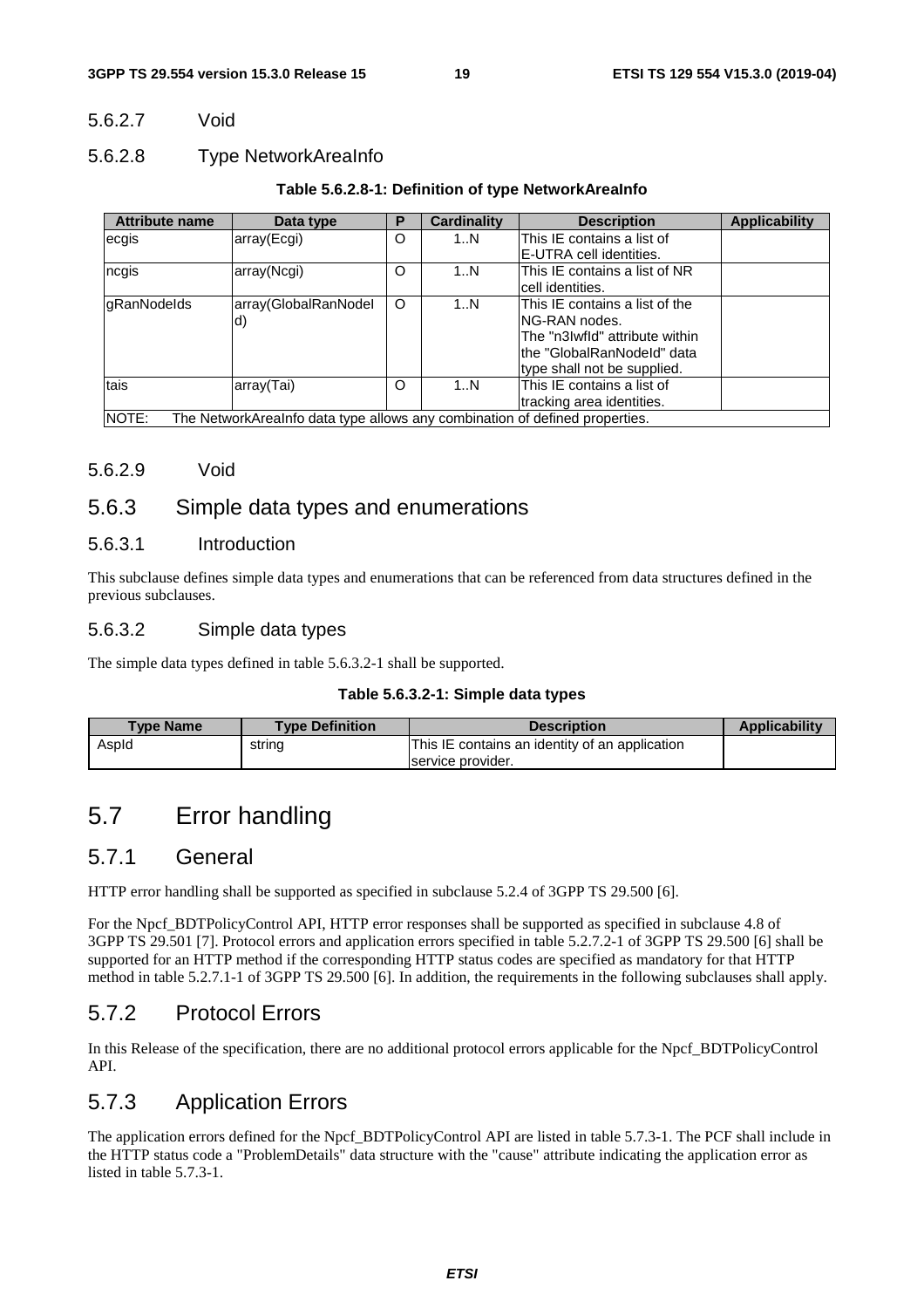| <b>Application Error</b>                                                                    | <b>HTTP status code</b> | <b>Description</b>                                                                                          |  |  |  |
|---------------------------------------------------------------------------------------------|-------------------------|-------------------------------------------------------------------------------------------------------------|--|--|--|
| BDT POLICY NOT FOUND                                                                        | 404 Not Found           | The HTTP request is rejected because the specified<br>Individual BDT policy resource does not exist. (NOTE) |  |  |  |
| NOTE:<br>This application error is included in the responses to the GET and PATCH requests. |                         |                                                                                                             |  |  |  |

#### **Table 5.7.3-1: Application errors**

### 5.8 Feature negotiation

The optional features in table 5.8-1 are defined for the Npcf\_BDTPolicyControl API. They shall be negotiated using the extensibility mechanism defined in subclause 6.6.2 of 3GPP TS 29.500 [6].

When requesting the PCF to create an Individual BDT policy resource the NF service consumer shall indicate the optional features the NF service consumer supports for the Npcf\_BDTPolicyControl service by including the "suppFeat" attribute in the "BdtReqData" data type of the HTTP POST request.

The PCF shall determine the supported features for the created Individual BDT policy resource as specified in subclause 6.6.2 of 3GPP TS 29.500 [6]. The PCF shall indicate the supported features in the HTTP response confirming the creation of the Individual BDT policy resource by including the "suppFeat" attribute in the "BdtPolicyData" data type.

| Table 5.8-1: Supported Features |  |  |
|---------------------------------|--|--|
|---------------------------------|--|--|

| <b>Feature number</b> | <b>Feature Name</b> | <b>Description</b> |
|-----------------------|---------------------|--------------------|
|                       |                     |                    |

### 5.9 Security

As indicated in 3GPP TS 33.501 [18] and 3GPP TS 29.500 [6], the access to the Npcf\_BDTPolicyControl API, based on local configuration, may be authorized by means of the OAuth2 protocol (see IETF RFC 6749 [19]), using the "Client Credentials" authorization grant, where the NRF (see 3GPP TS 29.510 [20]) plays the role of the authorization server.

If OAuth2 authorization is used, an NF Service Consumer, prior to consuming services offered by the Npcf\_BDTPolicyControl API, shall obtain a "token" from the authorization server, by invoking the Access Token Request service, as described in 3GPP TS 29.510 [20], subclause 5.4.2.2.

NOTE: When multiple NRFs are deployed in a network, the NRF used as authorization server is the same NRF that the NF Service Consumer used for discovering the Npcf\_BDTPolicyControl service.

The Npcf\_BDTPolicyControl API defines a single scope "npcf-bdtpolicycontrol" for OAuth2 authorization (as specified in 3GPP TS 33.501 [18]) for the entire API, and it does not define any additional scopes at resource or operation level.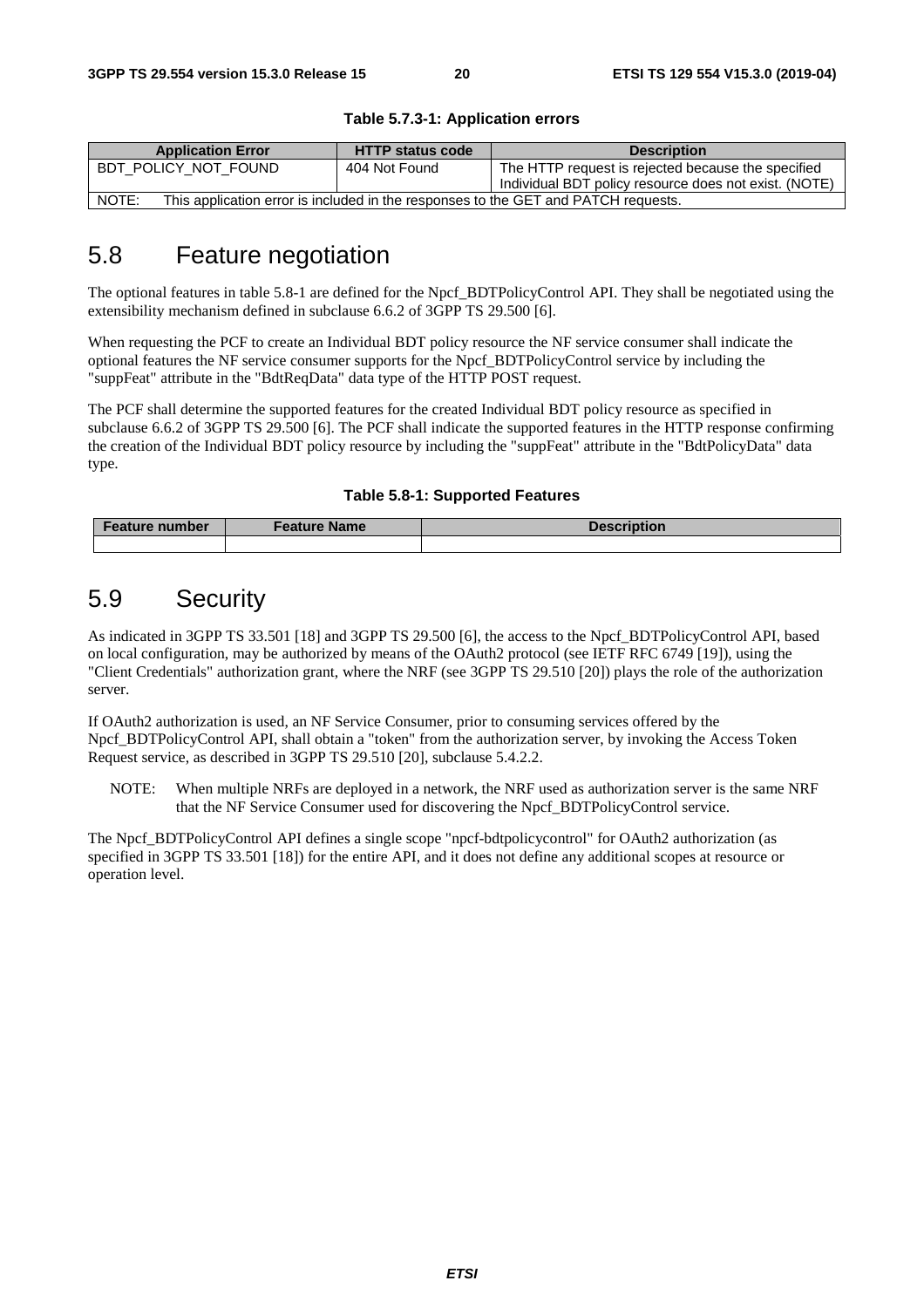# Annex A (normative): OpenAPI specification

# A.1 General

The present Annex contains an OpenAPI [10] specification of HTTP messages and content bodies used by the Npcf\_BDTPolicyControl API.

In case of conflicts between the main body of the present document and the present Annex, the information in the main body shall be applicable.

# A.2 Npcf\_BDTPolicyControl API

```
openapi: 3.0.0 
info: 
   title: Npcf_BDTPolicyControl Service API 
   version: "1.0.0" 
   description: The Npcf_BDTPolicyControl Service is used by an NF service consumer to retrieve 
background data transfer policies from the PCF and to update the PCF with the background data 
transfer policy selected by the NF service consumer. 
# 
externalDocs: 
   description: 3GPP TS 29.554 V15.2.0; 5G System; Background Data Transfer Policy Control Service. 
   url: 'http://www.3gpp.org/ftp/Specs/archive/29_series/29.554/' 
# 
servers: 
    - url: '{apiRoot}/npcf-bdtpolicycontrol/v1' 
     variables: 
       apiRoot: 
         default: https://example.com 
         description: apiRoot as defined in subclause 4.4 of 3GPP TS 29.501. 
security: 
   - {} 
   - oAuth2ClientCredentials: 
     - npcf-bdtpolicycontrol 
paths: 
   /bdtpolicies: 
    post: 
       summary: Create a new Individual BDT policy 
       operationId: CreateBDTPolicy 
       tags: 
         - BDT policies (Collection) 
       requestBody: 
         description: Contains information for the creation of a new Individual BDT policy resource. 
         required: true 
         content: 
           application/json: 
              schema: 
                $ref: '#/components/schemas/BdtReqData' 
       responses: 
          '201': 
           description: Background data transfer policies offered to an ASP. 
           content: 
              application/json: 
                schema: 
                  $ref: '#/components/schemas/BdtPolicy' 
           headers: 
              Location: 
                description: 'Contains the URI of the created individual BDT policy resource, 
according to the structure: {apiRoot}/npcf-bdtpolicycontrol/v1/bdtpolicies/{bdtPolicyId}' 
                required: true 
                schema: 
                  type: string 
# 
# Error scenarios POST 
# 
         '303': 
           description: See Other. The result of the POST request would be equivalent to the existing 
Individual BDT policy resource. The HTTP response shall contain a Location header field set to the 
URI of the existing individual BDT policy resource.
```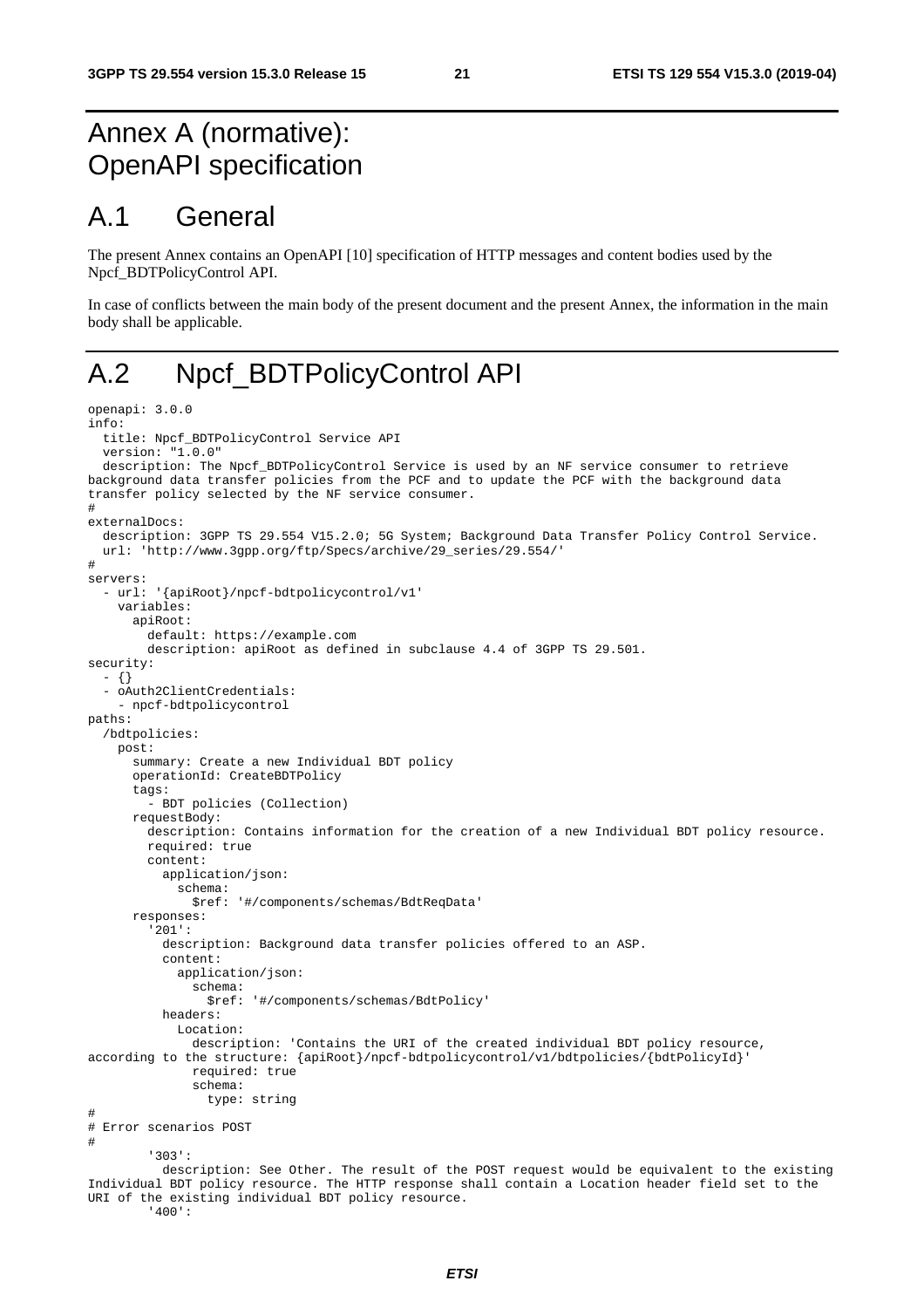**3GPP TS 29.554 version 15.3.0 Release 15 22 ETSI TS 129 554 V15.3.0 (2019-04)**

 \$ref: 'TS29571\_CommonData.yaml#/components/responses/400' '401': \$ref: 'TS29571\_CommonData.yaml#/components/responses/401' '403': \$ref: 'TS29571\_CommonData.yaml#/components/responses/403' '404': \$ref: 'TS29571\_CommonData.yaml#/components/responses/404' '411': \$ref: 'TS29571\_CommonData.yaml#/components/responses/411' '413': \$ref: 'TS29571\_CommonData.yaml#/components/responses/413' '415': \$ref: 'TS29571\_CommonData.yaml#/components/responses/415' '429': \$ref: 'TS29571\_CommonData.yaml#/components/responses/429' '500': \$ref: 'TS29571\_CommonData.yaml#/components/responses/500' '503': \$ref: 'TS29571\_CommonData.yaml#/components/responses/503' default: \$ref: 'TS29571\_CommonData.yaml#/components/responses/default' # # End error scenarios POST # /bdtpolicies/{bdtPolicyId}: get: summary: Read an Individual BDT policy operationId: GetBDTPolicy tags: - Individual BDT policy (Document) parameters: - name: bdtPolicyId description: String identifying the individual BDT policy resource in the PCF. in: path required: true schema: type: string responses: '200': description: Background data transfer policies offered to and selected by an ASP. content: application/json: schema: \$ref: '#/components/schemas/BdtPolicy' # # Error scenarios GET # '400': \$ref: 'TS29571\_CommonData.yaml#/components/responses/400' '401': \$ref: 'TS29571\_CommonData.yaml#/components/responses/401' '403': \$ref: 'TS29571\_CommonData.yaml#/components/responses/403' '404': \$ref: 'TS29571\_CommonData.yaml#/components/responses/404' '406': \$ref: 'TS29571\_CommonData.yaml#/components/responses/406' '429': \$ref: 'TS29571\_CommonData.yaml#/components/responses/429' '500': \$ref: 'TS29571\_CommonData.yaml#/components/responses/500' '503': \$ref: 'TS29571\_CommonData.yaml#/components/responses/503' default: \$ref: 'TS29571\_CommonData.yaml#/components/responses/default' # # End error scenarios GET # patch: summary: Update an Individual BDT policy operationId: UpdateBDTPolicy tags: - Individual BDT policy (Document) parameters: - name: bdtPolicyId description: String identifying the individual BDT policy resource in the PCF. in: path required: true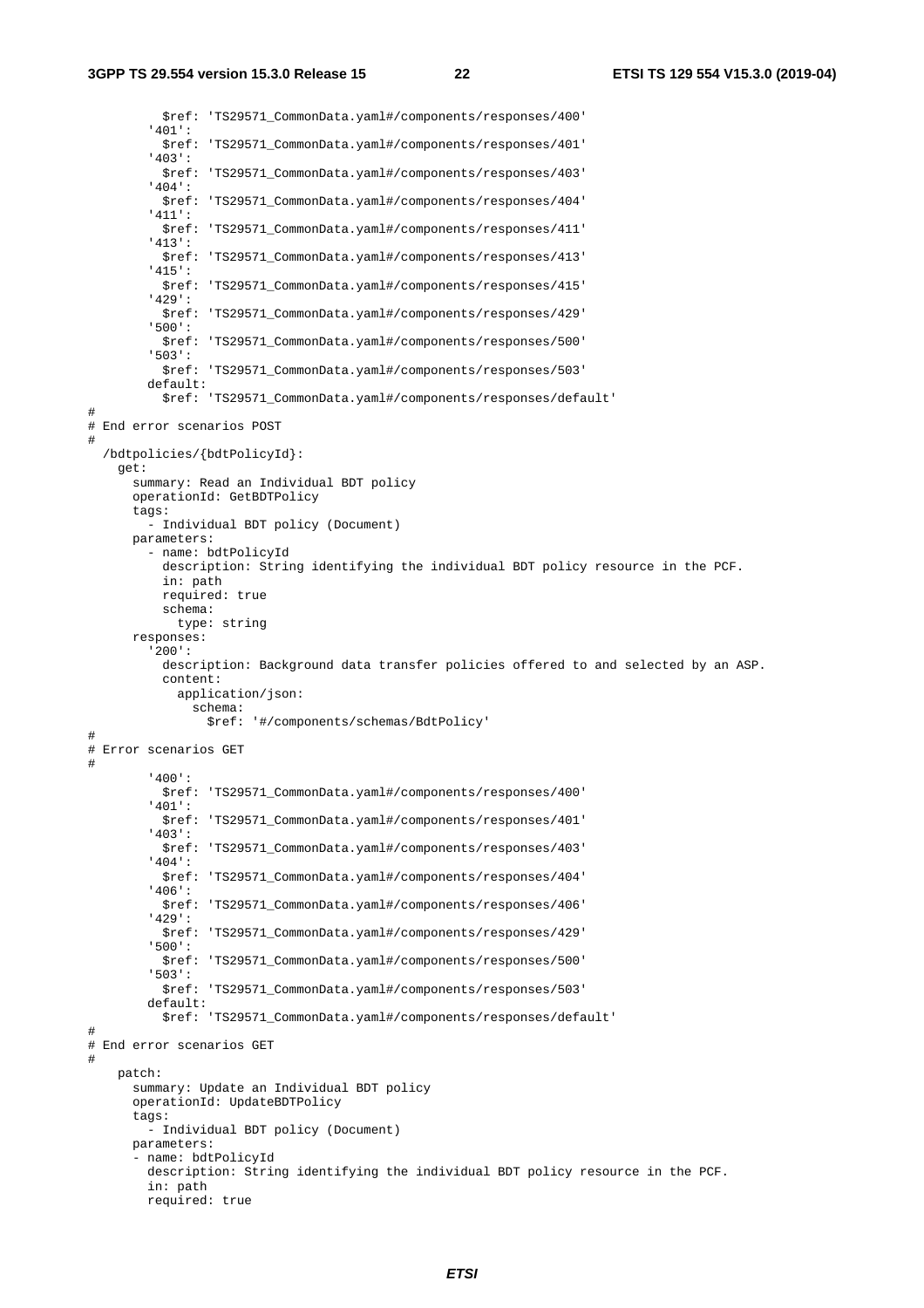```
 schema: 
           type: string 
       requestBody: 
         description: Contains modification instruction to be performed on the BdtPolicy data 
structure to select a transfer policy. 
         required: true 
         content: 
           application/merge-patch+json: 
              schema: 
                $ref: '#/components/schemas/BdtPolicyDataPatch' 
       responses: 
          '200': 
           description: The Individual BDT Policy resource is modified and a representation of that 
resource is returned. 
           content: 
             application/json: 
                schema: 
                  $ref: '#/components/schemas/BdtPolicy' 
         '204': 
           description: The Individual BDT Policy resource is modified. 
# 
# Error scenarios PATCH 
# 
         '400': 
           $ref: 'TS29571_CommonData.yaml#/components/responses/400' 
          '401': 
           $ref: 'TS29571_CommonData.yaml#/components/responses/401' 
         '403': 
           $ref: 'TS29571_CommonData.yaml#/components/responses/403' 
         '404': 
           $ref: 'TS29571_CommonData.yaml#/components/responses/404' 
         '411': 
           $ref: 'TS29571_CommonData.yaml#/components/responses/411' 
         '413': 
           $ref: 'TS29571_CommonData.yaml#/components/responses/413' 
          '415': 
           $ref: 'TS29571_CommonData.yaml#/components/responses/415' 
         '429': 
           $ref: 'TS29571_CommonData.yaml#/components/responses/429' 
         '500': 
           $ref: 'TS29571_CommonData.yaml#/components/responses/500' 
          '503': 
           $ref: 'TS29571_CommonData.yaml#/components/responses/503' 
         default: 
           $ref: 'TS29571_CommonData.yaml#/components/responses/default' 
# 
# End error scenarios PATCH 
# 
# 
components: 
   securitySchemes: 
    oAuth2ClientCredentials: 
       type: oauth2 
       flows: 
         clientCredentials: 
           tokenUrl: '{nrfApiRoot}/oauth2/token' 
           scopes: 
             npcf-bdtpolicycontrol: Access to the Npcf_BDTPolicyControl API 
   schemas: 
# 
# Structured data types 
# 
     BdtPolicy: 
       description: Represents an Individual BDT policy resource. 
       type: object 
       properties: 
         bdtPolData: 
           $ref: '#/components/schemas/BdtPolicyData' 
         bdtReqData: 
           $ref: '#/components/schemas/BdtReqData' 
# 
     BdtReqData: 
       description: Contains service requirements for creation a new Individual BDT policy resource. 
       type: object 
       required: 
       - aspId 
       - desTimeInt 
       - numOfUes
```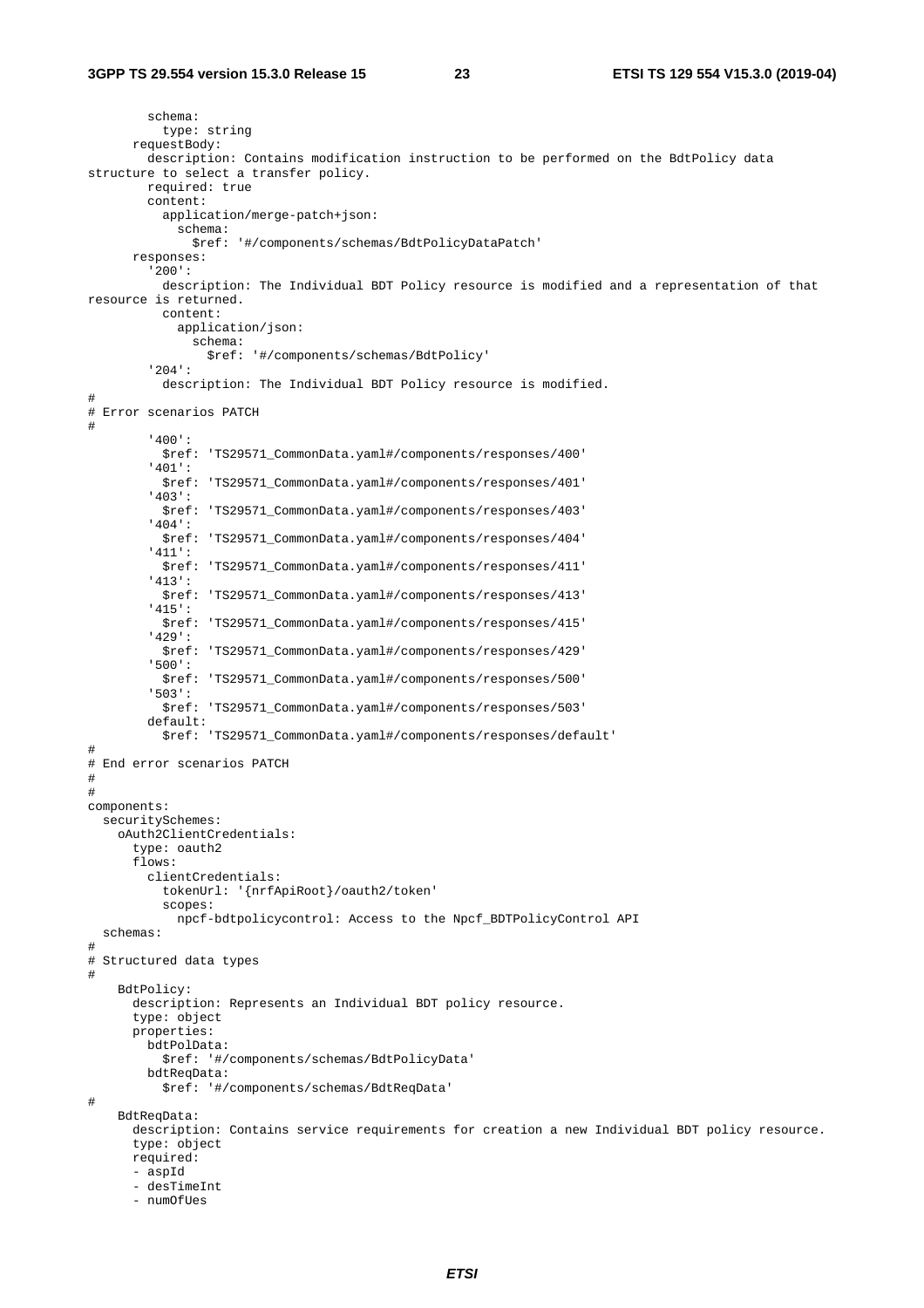- volPerUe properties: aspId: \$ref: '#/components/schemas/AspId' desTimeInt: \$ref: 'TS29122\_CommonData.yaml#/components/schemas/TimeWindow' nwAreaInfo: \$ref: '#/components/schemas/NetworkAreaInfo' numOfUes: description: Indicates a number of UEs. type: integer volPerUe: \$ref: 'TS29122\_CommonData.yaml#/components/schemas/UsageThreshold' suppFeat: \$ref: 'TS29571\_CommonData.yaml#/components/schemas/SupportedFeatures' # BdtPolicyData: description: Describes the authorization data of an Individual BDT policy resource. type: object required: - bdtRefId - transfPolicies properties: bdtRefId: \$ref: 'TS29122\_CommonData.yaml#/components/schemas/BdtReferenceId' transfPolicies: description: Contains transfer policies. type: array items: \$ref: '#/components/schemas/TransferPolicy' minItems: 1 selTransPolicyId: description: Contains an identity of the selected transfer policy. type: integer suppFeat: \$ref: 'TS29571\_CommonData.yaml#/components/schemas/SupportedFeatures' # BdtPolicyDataPatch: description: A JSON Merge Patch body schema containing modification instruction to be performed on the BdtPolicy data structure to select a transfer policy. Adds selTransPolicyId to BdtPolicyData data structure. type: object required: - selTransPolicyId properties: selTransPolicyId: description: Contains an identity (i.e. transPolicyId value) of the selected transfer policy. type: integer # TransferPolicy: description: Describes a transfer policy. type: object required: - ratingGroup - recTimeInt - transPolicyId properties: maxBitRateDl: \$ref: 'TS29571\_CommonData.yaml#/components/schemas/BitRate' maxBitRateUl: \$ref: 'TS29571\_CommonData.yaml#/components/schemas/BitRate' ratingGroup: description: Indicates a rating group for the recommended time window. type: integer recTimeInt: \$ref: 'TS29122\_CommonData.yaml#/components/schemas/TimeWindow' transPolicyId: description: Contains an identity of a transfer policy. type: integer NetworkAreaInfo: description: Describes a network area information in which the NF service consumer requests the number of UEs. type: object properties: ecgis: description: Contains a list of E-UTRA cell identities. type: array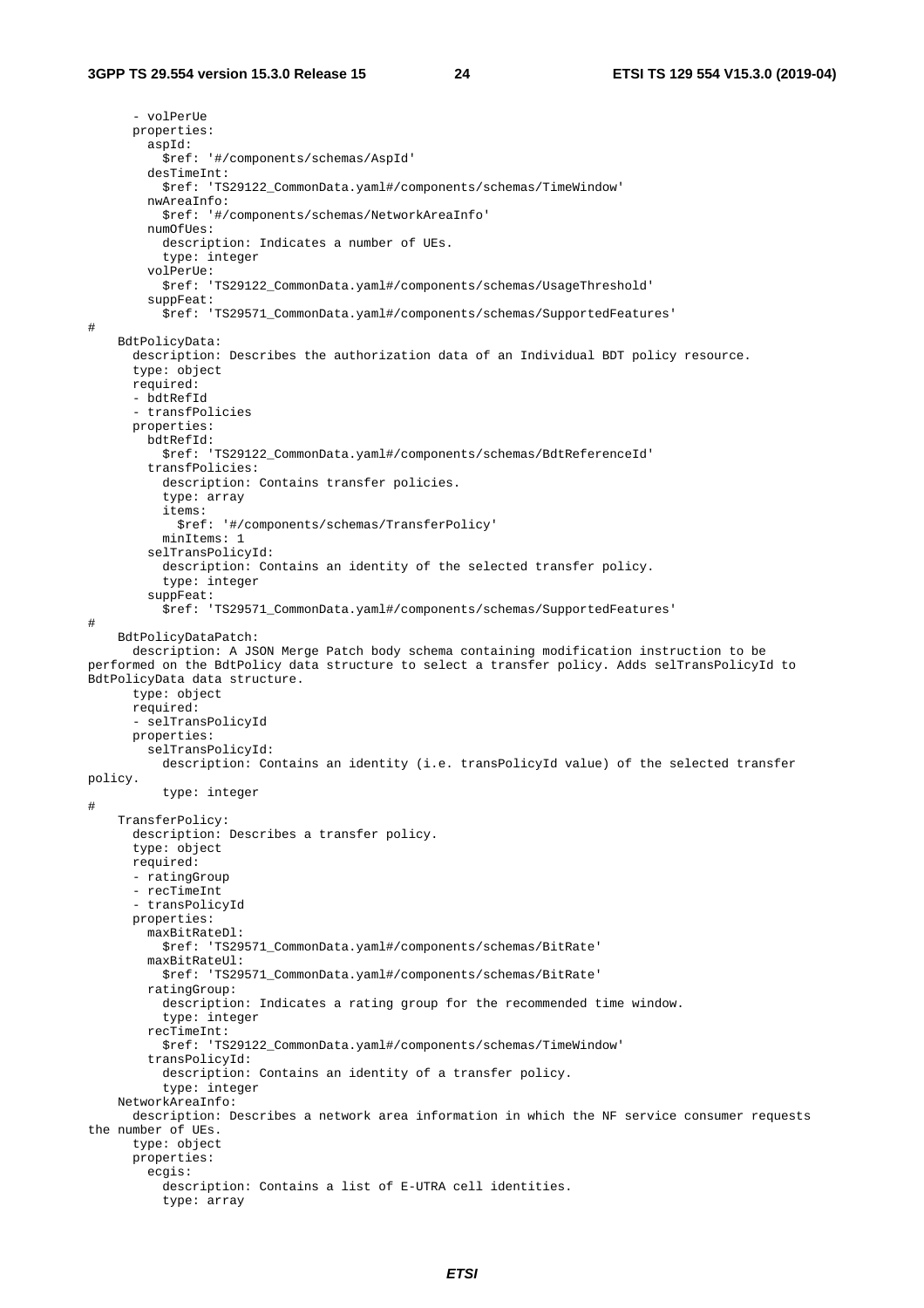```
 items: 
             $ref: 'TS29571_CommonData.yaml#/components/schemas/Ecgi' 
           minItems: 1 
         ncgis: 
           description: Contains a list of NR cell identities. 
           type: array 
           items: 
             $ref: 'TS29571_CommonData.yaml#/components/schemas/Ncgi' 
           minItems: 1 
         gRanNodeIds: 
           description: Contains a list of NG RAN nodes. 
           type: array 
           items: 
             $ref: 'TS29571_CommonData.yaml#/components/schemas/GlobalRanNodeId' 
           minItems: 1 
         tais: 
           description: Contains a list of tracking area identities. 
           type: array 
           items: 
             $ref: 'TS29571_CommonData.yaml#/components/schemas/Tai' 
           minItems: 1 
# 
# Simple data types 
# 
     AspId: 
       description: Contains an identity of an application service provider. 
       type: string 
# 
#
```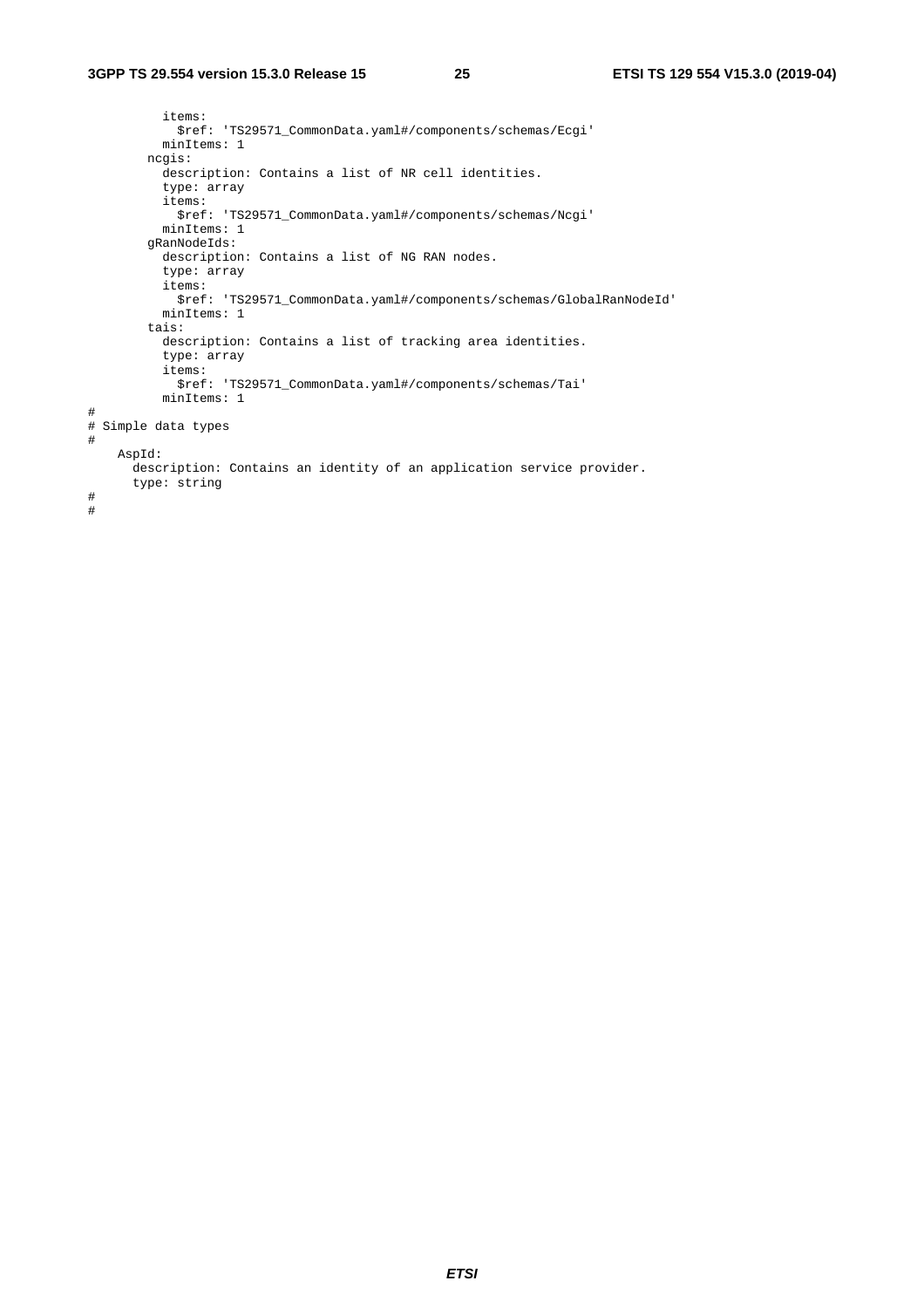# Annex B (informative): Change history

| <b>Change history</b> |                |                 |           |                |                |                                                                                                                                                                                                     |                       |
|-----------------------|----------------|-----------------|-----------|----------------|----------------|-----------------------------------------------------------------------------------------------------------------------------------------------------------------------------------------------------|-----------------------|
| <b>Date</b>           | TSG#           | <b>TSG Doc.</b> | <b>CR</b> | <b>Rev</b>     | Cat            | Subject/Comment                                                                                                                                                                                     | <b>New</b><br>version |
| 2018-01               |                |                 |           |                |                | <b>TS</b> skeleton                                                                                                                                                                                  | 0.0.0                 |
|                       | 2018-01 CT3#94 | C3-180369       |           |                |                | Inclusion of C3-180188 agreed in CT3#94.                                                                                                                                                            | 0.1.0                 |
|                       | 2018-03 CT3#95 | C3-181376       |           |                |                | Inclusion of documents agreed in CT3#95:<br>C3-181055, C3-181091, C3-181268, C3-181269,<br>C3-181270.                                                                                               | 0.2.0                 |
| 2018-04               | CT3#96         | C3-182524       |           |                |                | Inclusion of documents agreed in CT3#96:<br>C3-182048, C3-182428, C3-182427, C3-182051,<br>C3-182052, C3-182053, C3-182429, C3-182454,<br>C3-182430, C3-182232.                                     | 0.3.0                 |
| 2018-06               | CT3#97         | C3-183915       |           |                |                | Inclusion of documents agreed in CT3#97:<br>C3-183241, C3-183280, C3-183289, C3-183291,<br>C3-183292, C3-183297, C3-183298, C3-183562,<br>C3-183563, C3-183564, C3-183565, C3-183714,<br>C3-183869. | 0.4.0                 |
| 2018-06               | CT#80          | CP-181028       |           |                |                | TS sent to plenary for approval                                                                                                                                                                     | 1.0.0                 |
| 2018-06               | CT#80          | CP-181028       |           |                |                | TS approved by plenary                                                                                                                                                                              | 15.0.0                |
| 2018-09               | CT#81          | CP-182015 0001  |           | $\mathbf{1}$   | B              | Format of bdtPolicyId                                                                                                                                                                               | 15.1.0                |
| 2018-09               | CT#81          | CP-182015 0002  |           | $\overline{4}$ | B              | Network area information                                                                                                                                                                            | 15.1.0                |
| 2018-09               | CT#81          | CP-182015 0003  |           | $\mathbf{1}$   | F              | Description of Structured data types                                                                                                                                                                | 15.1.0                |
| 2018-09               | CT#81          | CP-182015 0004  |           | 1              | F              | Resource structure presentation                                                                                                                                                                     | 15.1.0                |
| 2018-09               | CT#81          | CP-182015 0005  |           | $\mathbf{1}$   | F              | Removal of externalDoc field                                                                                                                                                                        | 15.1.0                |
| 2018-09               | CT#81          | CP-182015 0006  |           |                | F              | Corrections related to Feature negotiation                                                                                                                                                          | 15.1.0                |
| 2018-09               | CT#81          | CP-182015 0007  |           |                | F              | "404 Not found" response in OpenAPI                                                                                                                                                                 | 15.1.0                |
| $2018 - 12$           | CT#82          | CP-183205 0008  |           | $\mathbf{1}$   | F              | Correction of apiName                                                                                                                                                                               | 15.2.0                |
| 2018-12               | CT#82          | CP-183205 0010  |           |                | F              | Supported content types                                                                                                                                                                             | 15.2.0                |
| 2018-12               | CT#82          | CP-183205 0011  |           |                | F              | Definition of BdtPolicyData structure                                                                                                                                                               | 15.2.0                |
| 2018-12               | CT#82          | CP-183205 0012  |           |                | F              | Non-empty arrays in OpenAPI file                                                                                                                                                                    | 15.2.0                |
| $2018 - 12$           | CT#82          | CP-183205 0013  |           | $\overline{1}$ | F              | Adding the externalDocs field in the OpenAPI                                                                                                                                                        | 15.2.0                |
| 2018-12               | CT#82          | CP-183205 0014  |           |                | F              | Adding HTTP status code "200 OK"                                                                                                                                                                    | 15.2.0                |
| 2018-12               | CT#82          | CP-183205 0015  |           | $\mathbf{1}$   | F              | Error indicating "Unspecified resource URI structure"                                                                                                                                               | 15.2.0                |
| 2018-12               | CT#82          | CP-183205       | 0016      | $\overline{3}$ | $\overline{F}$ | Npcf_BDTPolicyControl API Authorization based on<br>OAuth2                                                                                                                                          | 15.2.0                |
| 2018-12               | CT#82          | CP-183205 0017  |           | $\mathbf{1}$   | F              | API version update                                                                                                                                                                                  | 15.2.0                |
| 2018-12               | CT#82          | CP-183205 0018  |           |                | F              | Default value for apiRoot                                                                                                                                                                           | 15.2.0                |
| 2018-12               | CT#82          | CP-183205 0019  |           | 1              | F              | OpenAPI: HTTP status codes alignment                                                                                                                                                                | 15.2.0                |
| $2018 - 12$           | CT#82          | CP-183205 0020  |           | $\mathbf{1}$   | $\mathsf F$    | NgRanNodeld definition in OpenAPI                                                                                                                                                                   | 15.2.0                |
| $2018 - 12$           | CT#82          | CP-183205 0021  |           |                | F              | OpenAPI: usage of the "tags" keyword                                                                                                                                                                | 15.2.0                |
| $2018 - 12$           | CT#82          | CP-183205 0022  |           |                | F              | Location header field in OpenAPI                                                                                                                                                                    | 15.2.0                |
| 2018-12               | CT#82          | CP-183205 0023  |           | 1              | F              | Data structure used in PATCH request                                                                                                                                                                | 15.2.0                |
| 2019-03               | CT#83          | CP-190112 0024  |           |                | F              | Alignment of the BDT procedures                                                                                                                                                                     | 15.3.0                |